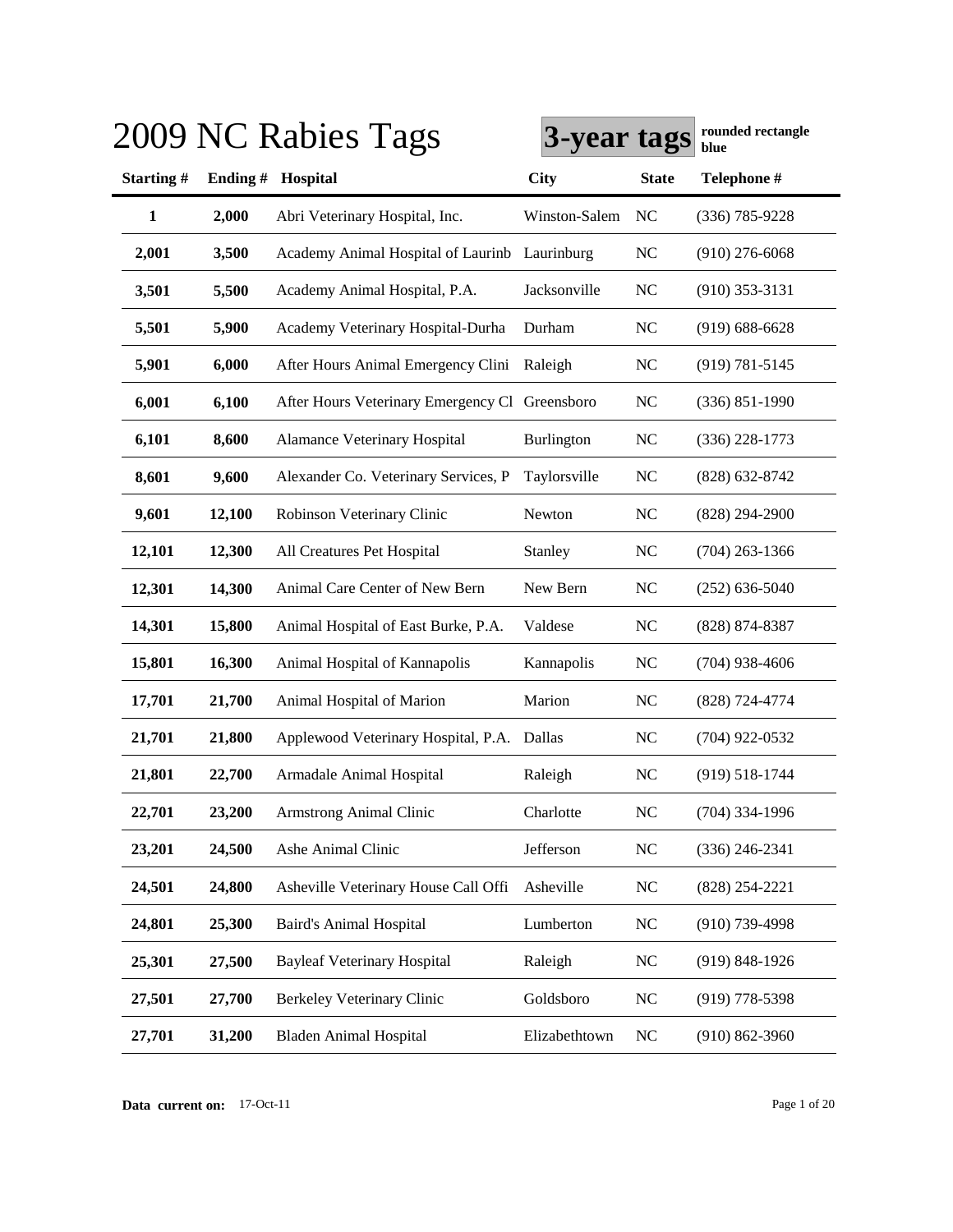|           |         | 2009 NC Rabies Tags                  | 3-year tags          |              | rounded rectangle<br>blue |
|-----------|---------|--------------------------------------|----------------------|--------------|---------------------------|
| Starting# | Ending# | Hospital                             | <b>City</b>          | <b>State</b> | Telephone #               |
| 31,201    | 31,500  | Blue Ridge Veterinary Clinic         | <b>Banner Elk</b>    | NC           | $(828)$ 963-6641          |
| 31,501    | 32,300  | <b>Boulevard Animal Hospital</b>     | Raleigh              | NC           | $(919) 828 - 7468$        |
| 32,301    | 32,400  | Brentwood Veterinary Center, P.A.    | Wilson               | <b>NC</b>    | $(252)$ 243-6252          |
| 32,401    | 33,500  | Brookwood Veterinary Clinic, P.A.    | Raleigh              | <b>NC</b>    | (919) 779-2940            |
| 33,501    | 34,000  | <b>Burke Animal Clinic</b>           | Morganton            | <b>NC</b>    | $(828)$ 437-0481          |
| 34,001    | 34,200  | <b>Butner Veterinary Clinic</b>      | <b>Butner</b>        | NC           | $(919) 575 - 6210$        |
| 34,201    | 34,400  | Carolina Cat Clinic                  | Gastonia             | NC           | $(704)$ 865-5554          |
| 34,401    | 37,100  | Carrboro Plaza Veterinary Clinic, P. | Carrboro             | NC           | $(919)$ 929-0031          |
| 37,101    | 37,800  | Cary Veterinary Hospital             | Cary                 | NC           | $(919)$ 469-0947          |
| 37,801    | 39,800  | <b>Caswell Veterinary Service</b>    | Yanceyville          | <b>NC</b>    | $(336) 694 - 6321$        |
| 39,801    | 40,200  | Catawba Heights Animal Hospital      | Belmont              | <b>NC</b>    | $(704)$ 827-0616          |
| 40,201    | 40,900  | Central Animal Hospital              | Fayetteville         | <b>NC</b>    | $(910)$ 484-5104          |
| 40,901    | 41,900  | China Grove Animal Hospital          | China Grove          | NC           | $(704)$ 857-1017          |
| 41,901    | 42,400  | Bame-Beagle Mobile Veterinary Serv   | Burlington           | NC           | $(336)$ 421-5315          |
| 42,401    | 42,700  | Mobile Vet to Pet Service & Clinic   | <b>Granite Falls</b> | <b>NC</b>    | $(828)$ 446-9838          |
| 42,701    | 42,900  | Pleasant Garden Animal Hospital CO   | Greensboro           | NC           | $(336)$ 676-8387          |
| 42,901    | 43,000  | Surry Spay Neuter Clinic             | Ararat               | NC           | $(336)$ 756-2578          |
| 43,001    | 43,100  | Medicine Man Mobile Vet              | Morganton            | NC           | $(828)$ 439-3905          |
| 43,101    | 43,200  | Dr. Perrin Heartway                  | Pittsboro            | NC           | (919) 444-1371 & 54       |
| 43,201    | 43,300  | Lexington Large Animal Medicine &    | Lexington            | NC           | $(336)$ 787-4901          |
| 43,301    | 43,400  | Cashiers-Highlands Humane Society    | Cashiers             | NC           | $(828)$ 743-5752          |
| 43,401    | 44,600  | Banfield Pet Hospital of Apex #602   | Apex                 | <b>NC</b>    | $(919)$ 387-0954          |
| 44,701    | 44,800  | Lexington Large Animal Medicine &    | Lexington            | NC           | $(336)$ 787-4901          |

**Data current on:** 17-Oct-11 Page 2 of 20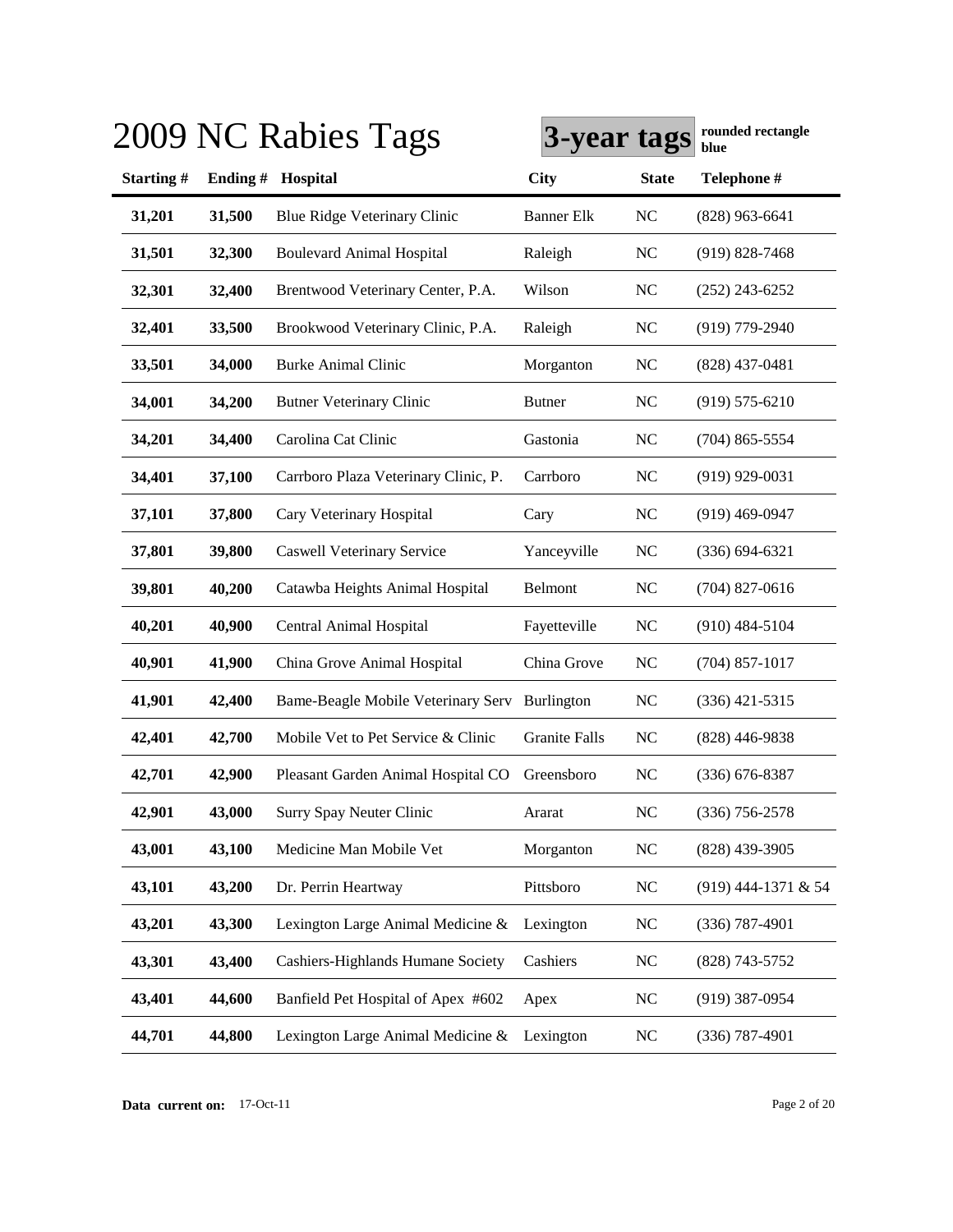|           |         | 2009 NC Rabies Tags                       | 3-year tags    |                | rounded rectangle<br>blue |
|-----------|---------|-------------------------------------------|----------------|----------------|---------------------------|
| Starting# | Ending# | Hospital                                  | <b>City</b>    | <b>State</b>   | Telephone #               |
| 44,801    | 44,900  | Caudle Mobile Veterinary Practice         | Watkinsville   | <b>GA</b>      | $(706)$ 340-5043          |
| 44,901    | 45,000  | Dr. P J Boatwright                        | <b>Brevard</b> | <b>NC</b>      | (828) 885 2080            |
| 45,001    | 45,300  | <b>Cotswold Animal Hospital</b>           | Charlotte      | N <sub>C</sub> | $(704)$ 365-3787          |
| 45,301    | 46,500  | Dr. P J Boatwright                        | <b>Brevard</b> | <b>NC</b>      | (828) 885 2080            |
| 46,501    | 46,700  | Cary Animal Control                       | Cary           | N <sub>C</sub> | $(919)$ 319-4517          |
| 46,701    | 46,800  | Cats Amore Mobile Vet Practice            | Mocksville     | NC             | $(336)$ 406-2155          |
| 46,801    | 46,900  | Rocky Creek Veterinary Service, P.A.      | Olin           | NC             | $(704)$ 546-2210          |
| 46,901    | 50,400  | Cumberland County Health Dept.            | Fayetteville   | <b>NC</b>      | $(910)$ 433-3673          |
| 48,901    | 49,400  | Polk County Animal Control                | Columbus       | N <sub>C</sub> | $(828) 894 - 3001$        |
| 49,401    | 49,600  | Wallace Animal Hospital                   | Teachey        | NC             | $(910)$ 285-5454          |
| 49,601    | 49,700  | Dr. Deana McNamer                         | Apex           | <b>NC</b>      | $(919)$ 363-6363          |
| 50,401    | 51,200  | Halifax County Health Dept ATTN: J        | Halifax        | <b>NC</b>      | $(252) 583 - 6651$        |
| 51,201    | 51,400  | Banfield Pet Hospital Knightdale #19      | Knightdale     | <b>NC</b>      | $(919)$ 266-1747          |
| 51,401    | 51,800  | Pamlico Co Health Dept                    | Bayboro        | <b>NC</b>      | $(252)$ 745-5634          |
| 51,801    | 51,900  | Southport Oak Island Animal Rescue        | Southport      | <b>NC</b>      | $(910)$ 457-6340          |
| 51,901    | 55,400  | Banfield Pet Hospital Raleigh #059        | Raleigh        | <b>NC</b>      | $(919) 790 - 8337$        |
| 53,401    | 54,900  | Chowan Animal Hospital-NO REOR            | Edenton        | N <sub>C</sub> | $(252)$ 482-4113          |
| 55,901    | 56,000  | <b>Outback Mobile Veterinary Services</b> | Morganton      | <b>NC</b>      | $(828)$ 448-9295          |
| 56,001    | 56,100  | Mobile Vet Practice of Raleigh            | Raleigh        | <b>NC</b>      | (919) 802-1622            |
| 56,101    | 56,400  | Banfield Pet Hospital #1511 Blacken       | Charlotte      | <b>NC</b>      | $(704)$ 844-6676          |
| 56,401    | 56,900  | Gandy Animal Hospital                     | Rockingham     | <b>NC</b>      | $(910)$ 997-2518          |
| 56,901    | 58,900  | Clear Creek Animal Hospital, P.A.         | Charlotte      | <b>NC</b>      | $(704)$ 537-8405          |
| 58,901    | 59,800  | Companion Animal Hospital, Inc.           | Shallotte      | ${\rm NC}$     | $(910) 754 - 7282$        |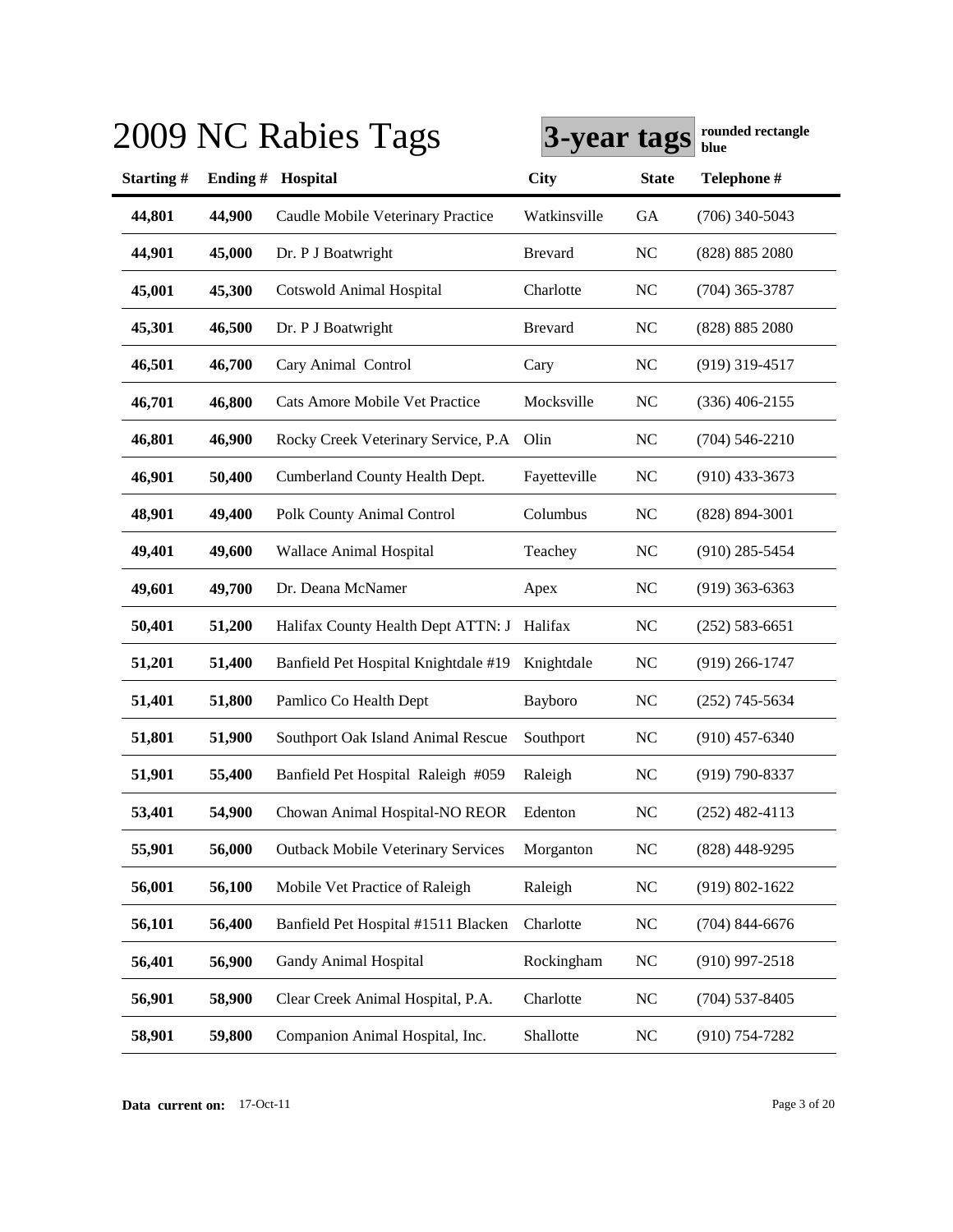|           |         | 2009 NC Rabies Tags                        | 3-year tags    |                | rounded rectangle<br>blue |
|-----------|---------|--------------------------------------------|----------------|----------------|---------------------------|
| Starting# | Ending# | Hospital                                   | <b>City</b>    | <b>State</b>   | Telephone #               |
| 59,801    | 61,300  | Countryside Pet Hospital                   | Conover        | N <sub>C</sub> | $(828)$ 465-7387          |
| 61,301    | 62,000  | Monroe Animal Hospital, P.A.               | Monroe         | N <sub>C</sub> | $(704)$ 289-5242          |
| 62,001    | 62,100  | Dr Melissa Matthews                        | Vale           | <b>NC</b>      | $(828) 638 - 6700$        |
| 62,101    | 62,400  | Banfield, Pet Hospital Asheville #120      | Asheville      | <b>NC</b>      | $(828)$ 298-1800          |
| 62,401    | 62,800  | Banfield Pet Hospital of Arden #1207 Arden |                | NC             | $(828) 681 - 0519$        |
| 62,801    | 63,500  | Animal Hospital                            | Whiteville     | <b>NC</b>      | $(910)$ 642-3221          |
| 63,501    | 65,200  | Bowman Animal Clinic, Inc.                 | Raleigh        | <b>NC</b>      | $(919)$ 847-6216          |
| 65,201    | 65,300  | Matthews Mobile Vet Service                | Hickory        | <b>NC</b>      | (828) 308-8512            |
| 65,301    | 65,600  | Woodlawn Animal Hospital, P.A.             | Charlotte      | <b>NC</b>      | $(704)$ 523-3576          |
| 65,601    | 65,800  | <b>Bullock Animal Clinic</b>               | New Bern       | <b>NC</b>      | $(252)$ 637-6161          |
| 65,801    | 65,900  | SPCA of Wake County                        | Raleigh        | <b>NC</b>      | (919) 772-2326            |
| 65,901    | 66,200  | All Saints Animal Hospital                 | Hendersonville | NC             | $(828) 697 - 1717$        |
| 66,201    | 66,300  | <b>Avery Animal Hospital</b>               | Newland        | <b>NC</b>      | (828) 733-9810            |
| 66,301    | 66,800  | Asheville Humane Society                   | Asheville      | <b>NC</b>      | $(828)$ 253-6807          |
| 66,801    | 67,300  | Gandy Animal Hospital                      | Rockingham     | <b>NC</b>      | $(910)$ 997-2518          |
| 67,301    | 68,100  | Friends for Animals/Humane Society         | Morganton      | <b>NC</b>      | $(828)$ 433-1115          |
| 68,101    | 68,700  | <b>Burlington Road Animal Hospital</b>     | Greensboro     | <b>NC</b>      | $(336)$ 375-3939          |
| 68,701    | 69,200  | Tabbs Creek Animal Hospital                | Oxford         | NC             | $(919) 690 - 0024$        |
| 69,201    | 69,700  | <b>Bridges Mobile Services</b>             | Grover         | <b>NC</b>      | $(704)$ 937-3300          |
| 69,701    | 70,700  | West Cary Animal Hospital                  | Cary           | <b>NC</b>      | $(919)$ 303-1611          |
| 70,701    | 71,000  | South Robeson Veterinary Clinic            | Fairmont       | <b>NC</b>      | $(910)$ 628-7178          |
| 71,001    | 71,800  | Chatham Animal Hospital, Inc.              | Cary           | <b>NC</b>      | $(919)$ 469-8114          |
| 71,801    | 72,500  | Wellington Animal Hospital                 | Cary           | <b>NC</b>      | $(919) 851 - 7475$        |

**Data current on:** 17-Oct-11 Page 4 of 20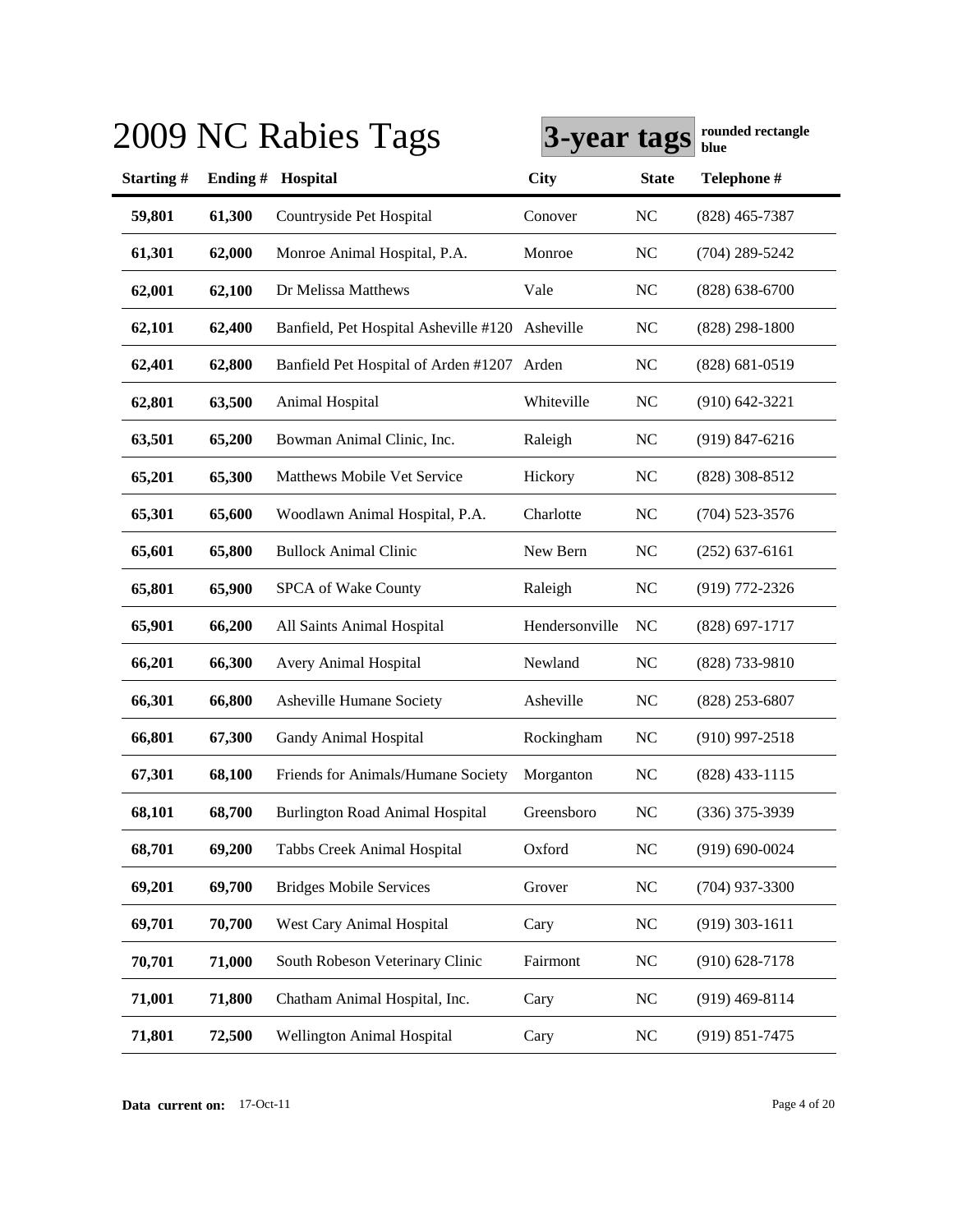|           |         | 2009 NC Rabies Tags                  | 3-year tags |                | rounded rectangle<br>blue |
|-----------|---------|--------------------------------------|-------------|----------------|---------------------------|
| Starting# | Ending# | Hospital                             | <b>City</b> | <b>State</b>   | Telephone #               |
| 72,501    | 72,700  | Animal Hospital of Mebane            | Mebane      | NC             | $(919)$ 304-1600          |
| 72,701    | 72,800  | Burlington Animal Shelter/Adoption   | Haw River   | N <sub>C</sub> | $(336)$ 578-0343          |
| 72,801    | 73,800  | Banfield Pet Hospital #1509          | Charlotte   | <b>NC</b>      | $(704)$ 583-9440          |
| 73,801    | 73,900  | The Country Vet Shop                 | Waxhaw      | N <sub>C</sub> | $(704)$ 243-2410          |
| 73,901    | 74,000  | Dr James H Rogers                    | Statesville | NC             | $(704)$ 876-1933          |
| 74,001    | 74,300  | Dickson Animal Clinic, P.A.          | Gastonia    | N <sub>C</sub> | $(704)$ 824-9160          |
| 74,301    | 74,400  | The Country Vet Shop                 | Waxhaw      | N <sub>C</sub> | $(704)$ 243-2410          |
| 74,401    | 74,500  | Dr Richard D. Kirkman                | Siler City  | <b>NC</b>      | $(919) 742 - 5500$        |
| 74,501    | 74,600  | Mobile Laser Veterinary Services     | Raleigh     | N <sub>C</sub> | $(919)$ 720-6686          |
| 74,601    | 74,700  | The Kindness Spay-Neuter Clinic      | Maysville   | <b>NC</b>      | $(252)$ 422-6770          |
| 74,701    | 74,800  | Banfield Pet Hospital Raleigh #059   | Raleigh     | <b>NC</b>      | $(919) 790 - 8337$        |
| 74,801    | 76,300  | Craven Animal Hospital, P.A.         | New Bern    | <b>NC</b>      | $(252)$ 637-4541          |
| 76,301    | 76,600  | Crossroads Animal Hospital, P.A.     | Dallas      | NC             | $(704)$ 922-7607          |
| 76,601    | 78,100  | Crossroads Veterinary Hospital, P.C. | Raleigh     | <b>NC</b>      | $(919) 851 - 8979$        |
| 78,101    | 78,500  | Dixie Trail Animal Clinic, Inc.      | Raleigh     | <b>NC</b>      | $(919) 781 - 5977$        |
| 78,501    | 79,000  | Dr Bradlers' Animal House Calls      | Hampstead   | <b>NC</b>      | $(910) 686 - 4806$        |
| 79,001    | 79,700  | Durham Animal Hospital NO REOR       | Durham      | <b>NC</b>      | $(919)$ 471-1579          |
| 79,701    | 81,400  | East Bend Animal Clinic              | East Bend   | NC             | $(336)$ 699-8344          |
| 81,401    | 82,100  | Fairview Animal Hospital, P.A.       | Fairview    | <b>NC</b>      | $(828)$ 628-3557          |
| 82,101    | 83,100  | Falconbridge Animal Hospital         | Chapel Hill | <b>NC</b>      | $(919)$ 403-5591          |
| 83,101    | 86,100  | Falls Village Veterinary Hospital    | Raleigh     | <b>NC</b>      | $(919)$ 847-0141          |
| 86,101    | 86,900  | Fisher Veterinary Hospital, PA       | Raleigh     | <b>NC</b>      | $(919) 790 - 0412$        |
| 86,901    | 89,900  | Foster Animal Hospital, P.A.         | Concord     | <b>NC</b>      | $(704) 786 - 0104$        |

**Data current on:** 17-Oct-11 Page 5 of 20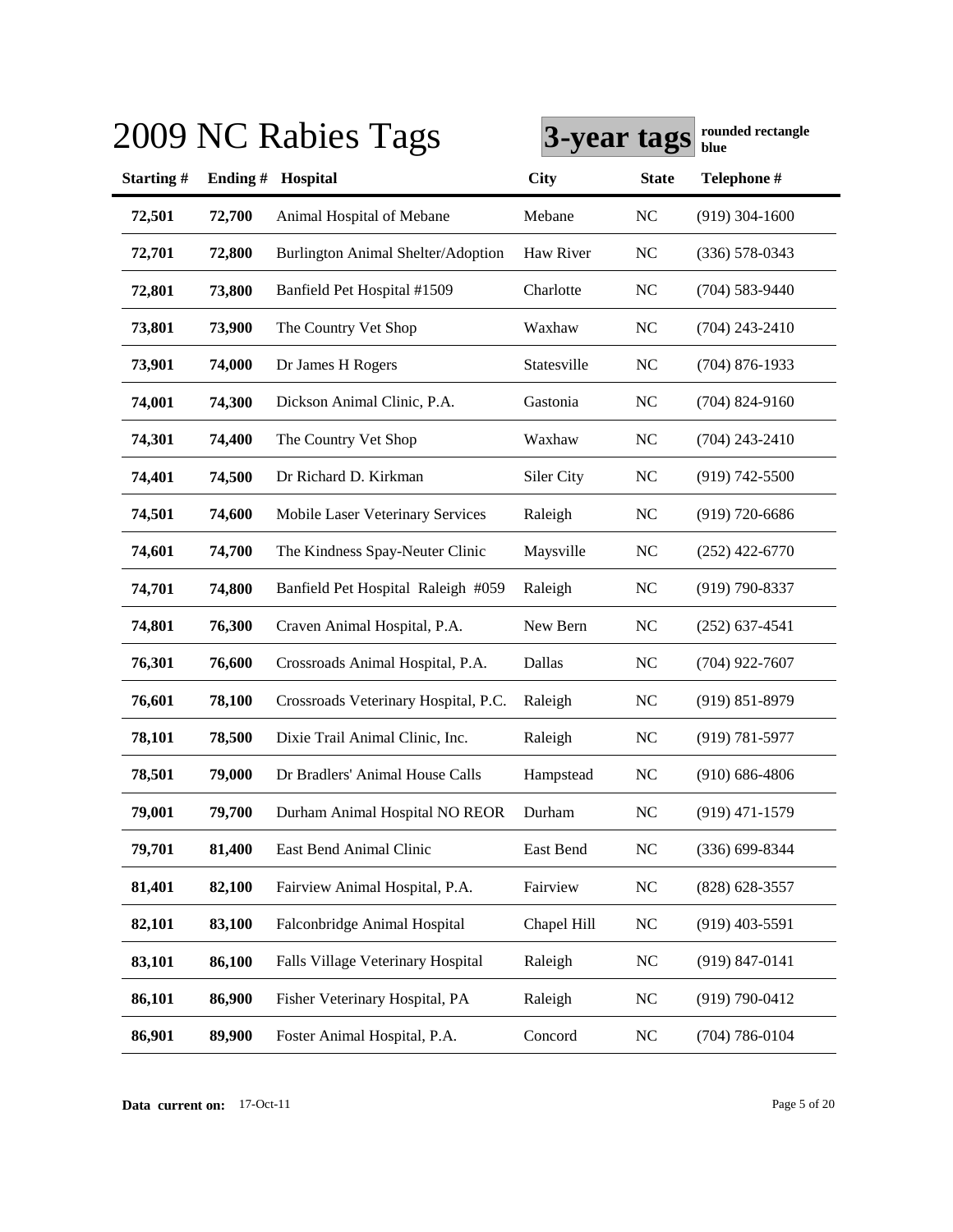|           |         | 2009 NC Rabies Tags                          | 3-year tags         |                | rounded rectangle<br>blue |
|-----------|---------|----------------------------------------------|---------------------|----------------|---------------------------|
| Starting# | Ending# | Hospital                                     | <b>City</b>         | <b>State</b>   | Telephone #               |
| 89,901    | 90,500  | Four Paws Animal Clinic, Inc.                | Chapel Hill         | <b>NC</b>      | $(919)$ 942-1788          |
| 90,501    | 96,500  | <b>Fuquay Veterinary Hospital</b>            | Fuquay-Varina       | <b>NC</b>      | $(919) 552 - 7200$        |
| 96,501    | 96,700  | Gaston Veterinary Hospital Asoc. SU          | Gastonia            | <b>NC</b>      | $(704) 864 - 5739$        |
| 96,701    | 98,200  | Care First Animal Hospital at Glenwo Raleigh |                     | <b>NC</b>      | $(919) 783 - 7387$        |
| 98,201    | 98,500  | Greater Charlotte Mobile Veterinary          | Charlotte           | <b>NC</b>      | $(704)$ 522-0677          |
| 98,501    | 100,000 | Havelock Animal Hospital, Inc.               | Havelock            | <b>NC</b>      | $(252)$ 447-7119          |
| 100,001   | 101,500 | Hayes Barton Animal Hospital                 | Raleigh             | <b>NC</b>      | $(919)$ 833-2666          |
| 101,501   | 101,900 | Hemlock Bluffs Animal Hospital               | Cary                | <b>NC</b>      | $(919)$ 362-1223          |
| 101,901   | 102,900 | Hickory Grove Animal Hospital                | Charlotte           | <b>NC</b>      | $(704)$ 563-5858          |
| 102,901   | 103,900 | Highlands-Cashiers Animal Clinic             | Highlands           | <b>NC</b>      | $(828) 526 - 5206$        |
| 103,901   | 105,400 | Hillsborough Veterinary Clinic               | Hillsborough        | <b>NC</b>      | (919) 732-9969            |
| 105,401   | 105,600 | House Call Practice For Pets                 | Raleigh             | <b>NC</b>      | $(919) 874 - 7406$        |
| 105,601   | 108,100 | Indian Trail Animal Hospital                 | <b>Indian Trail</b> | <b>NC</b>      | $(704)$ 821-7040          |
| 108,101   | 108,300 | Institute Mobile Veterinary Service          | La Grange           | <b>NC</b>      | $(252) 566 - 5041$        |
| 108,301   | 109,300 | Johnston Animal Hospital PC                  | Smithfield          | <b>NC</b>      | $(919)$ 934-3511          |
| 109,301   | 112,800 | Jordan Veterinary Hospital                   | Lexington           | N <sub>C</sub> | $(336)$ 249-3991          |
| 112,801   | 114,300 | Lake Norman Animal Hospital, P.A.            | Mooresville         | <b>NC</b>      | $(704)$ 664-7387          |
| 114,301   | 115,200 | Lake Pine Animal Hospital                    | Apex                | $NC$           | $(919)$ 380-1157          |
| 115,201   | 115,900 | Lake Wheeler Veterinary Hospital             | Raleigh             | $\rm NC$       | $(919) 829 - 5511$        |
| 115,901   | 116,900 | Lannon's Animal Hospital                     | Elizabeth City      | NC             | $(252)$ 335-7708          |
| 116,901   | 117,100 | Large Animal Medicine and Surgery,           | Salisbury           | $\rm NC$       | $(704)$ 637-0546          |
| 118,301   | 119,100 | Legion Road Animal Clinic                    | Chapel Hill         | <b>NC</b>      | $(919)$ 933-3331          |
| 118,301   | 119,100 | Leesville Animal Hospital                    | Raleigh             | <b>NC</b>      | $(919) 870 - 7000$        |

**Data current on:** 17-Oct-11 Page 6 of 20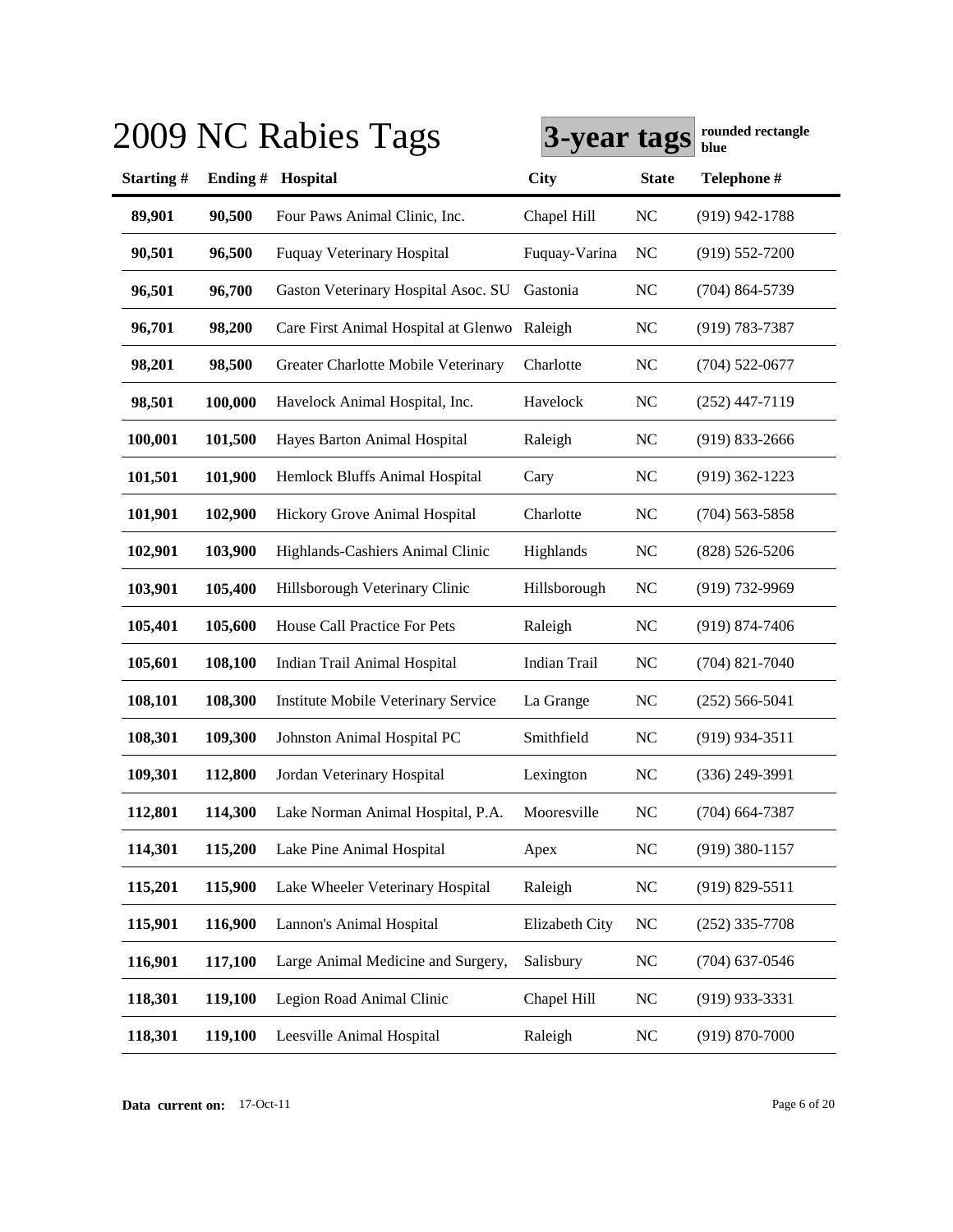|           |         | 2009 NC Rabies Tags                  | 3-year tags           |                | rounded rectangle<br>blue |
|-----------|---------|--------------------------------------|-----------------------|----------------|---------------------------|
| Starting# | Ending# | Hospital                             | <b>City</b>           | <b>State</b>   | Telephone #               |
| 119,101   | 121,300 | Lenoir Veterinary Hospital           | Lenoir                | <b>NC</b>      | $(828)$ 728-6713          |
| 121,301   | 121,700 | Lewis Veterinary Clinic, P.A.        | Stoneville            | <b>NC</b>      | $(336) 623 - 1953$        |
| 121,701   | 121,800 | Lineberger Veterinary Hospital       | Gastonia              | <b>NC</b>      | $(704)$ 824-8451          |
| 121,801   | 121,900 | <b>Livestock Veterinary Services</b> | Kinston               | <b>NC</b>      | $(252)$ 527-4960          |
| 121,901   | 123,900 | Long Animal Hospital                 | Charlotte             | <b>NC</b>      | $(704)$ 523-2996          |
| 123,901   | 124,000 | Maiden Equine Hospital               | Maiden                | <b>NC</b>      | $(828)$ 428-8093          |
| 124,001   | 126,700 | <b>Matthews Animal Clinic</b>        | Matthews              | <b>NC</b>      | $(704)$ 847-9856          |
| 126,501   | 129,500 | Rowan Animal Clinic                  | Salisbury             | <b>NC</b>      | $(704)$ 636-3408          |
| 129,501   | 130,000 | Northwest Animal Hospital            | Oak Ridge             | <b>NC</b>      | $(336)$ 643-8984          |
| 130,001   | 131,000 | Banfield Pet Hospital #600           | Durham                | NC             | $(919)$ 402-8801          |
| 131,001   | 131,500 | Heritage Animal Hospital             | <b>Wake Forest</b>    | N <sub>C</sub> | $(919)$ 453-1112          |
| 131,501   | 132,500 | Garner Animal Hospital               | Garner                | N <sub>C</sub> | $(919) 772 - 0404$        |
| 132,501   | 133,500 | Crossroads Veterinary Hospital, P.C. | Raleigh               | <b>NC</b>      | $(919) 851 - 8979$        |
| 133,501   | 133,800 | Avery Animal Hospital                | Newland               | <b>NC</b>      | (828) 733-9810            |
| 133,801   | 134,000 | Wallace Animal Hospital              | Teachey               | <b>NC</b>      | $(910)$ 285-5454          |
| 134,001   | 134,100 | The Country Vet Shop                 | Waxhaw                | N <sub>C</sub> | $(704)$ 243-2410          |
| 134,101   | 134,200 | Cotswold Animal Hospital             | Charlotte             | <b>NC</b>      | $(704)$ 365-3787          |
| 134,201   | 134,300 | North Lake Animal Hospital           | Statesville           | <b>NC</b>      | $(704)$ 353-7346          |
| 134,301   | 134,400 | Dr Carol G Woodlief                  | Wake Forest           | <b>NC</b>      | $(919) 845 - 8289$        |
| 134,301   | 134,600 | Greystone Animal Hospital            | Raleigh               | <b>NC</b>      | $(919) 676 - 1711$        |
| 134,401   | 134,500 | Southern Pines Equine Associates     | <b>Southern Pines</b> | NC             | $(910) 692 - 8640$        |
| 134,601   | 134,800 | Guilford Co Env Health, Attn Bev Bl  | Greensboro            | <b>NC</b>      | $(336) 641 - 4459$        |
| 134,801   | 135,100 | Animal Hospital of Boone             | Boone                 | <b>NC</b>      | $(828)$ 264-7113          |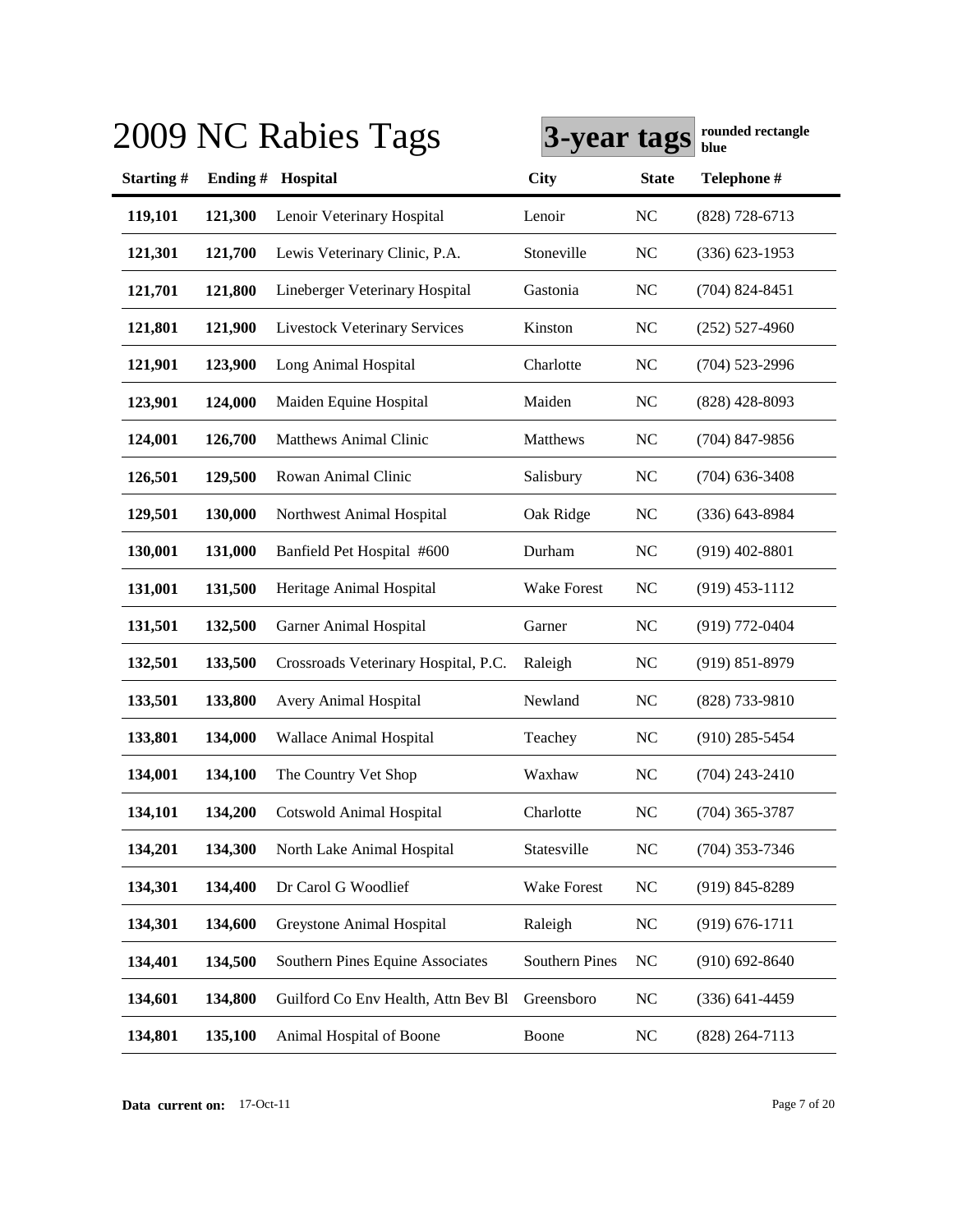|            |         | 2009 NC Rabies Tags                       | 3-year tags          |                | rounded rectangle<br>blue |
|------------|---------|-------------------------------------------|----------------------|----------------|---------------------------|
| Starting # | Ending# | Hospital                                  | <b>City</b>          | <b>State</b>   | Telephone #               |
| 135,101    | 135,200 | Ghiloni Mobile Vet Service COLLEC Raleigh |                      | N <sub>C</sub> | $(919)$ 212-0026          |
| 135,201    | 135,300 | Greystone Animal Hospital                 | Raleigh              | N <sub>C</sub> | $(919) 676 - 1711$        |
| 135,301    | 135,500 | Harmony Animal Hospital                   | Apex                 | N <sub>C</sub> | $(919)$ 303-3456          |
| 135,501    | 135,700 | Dilworth Animal Hospital                  | Charlotte            | N <sub>C</sub> | (9704) 575-7354           |
| 135,701    | 135,800 | Animal Hospital of Mebane                 | Mebane               | N <sub>C</sub> | $(919)$ 304-1600          |
| 135,801    | 135,900 | Browning Mobile Veterinary Service        | Sanford              | N <sub>C</sub> | $(919) 880 - 1380$        |
| 135,901    | 136,100 | St. Francis Animal Hospital               | Durham               | N <sub>C</sub> | $(919)$ 286-2727          |
| 136,101    | 136,200 | Mozzachio Mobile Vet Service              | Hillsborough         | NC             | 919-618-1322              |
| 136,201    | 136,300 | Cary Animal Control                       | Cary                 | N <sub>C</sub> | (919) 319-4517            |
| 136,301    | 136,400 | East Meets West Mobile Vet Service        | Raleigh              | N <sub>C</sub> | 443-756-8600 cell         |
| 136,401    | 136,500 | Bear Creek Mobile Vet Service             | Alermarle            | N <sub>C</sub> | $(704)$ 463-7677          |
| 136,501    | 136,900 | Banfield Pet Hospital of Arden #1207      | Arden                | NC             | $(828) 681 - 0519$        |
| 136,901    | 137,300 | Banfield, Pet Hospital Asheville #120     | Asheville            | NC             | $(828)$ 298-1800          |
| 137,301    | 137,500 | Lewis Veterinary Clinic, P.A.             | Stoneville           | N <sub>C</sub> | $(336)$ 623-1953          |
| 137,501    | 137,600 | The Country Vet Shop                      | Waxhaw               | N <sub>C</sub> | $(704)$ 243-2410          |
| 137,601    | 137,700 | Animal Hospital of Mebane                 | Mebane               | NC             | $(919)$ 304-1600          |
| 137,701    | 138,000 | Warrenton Animal Clinic                   | Warrenton            | NC             | (252) 257-0737            |
| 138,001    | 138,300 | Banfield Pet Hospital #1508               | Concord              | NC             | $(704) 782 - 3921$        |
| 138,301    | 138,500 | Banfield Pet Hospital #414                | <b>Winston Salem</b> | NC             | $(336)$ 377-3026          |
| 138,501    | 138,700 | <b>Bullock Animal Clinic</b>              | New Bern             | <b>NC</b>      | $(252)$ 637-6161          |
| 138,701    | 138,800 | Dr Carolyn Smoak                          | Raeford              | <b>NC</b>      | $(910)$ 904-5677          |
| 138,801    | 138,900 | Dr. Jennifer Massey                       | <b>Burlington</b>    | <b>NC</b>      | 334-707-0190              |
| 138,901    | 139,000 | <b>NCSU CVM Pharmacy</b>                  | Raleigh              | <b>NC</b>      | $(919) 513 - 6572$        |

**Data current on:** 17-Oct-11 Page 8 of 20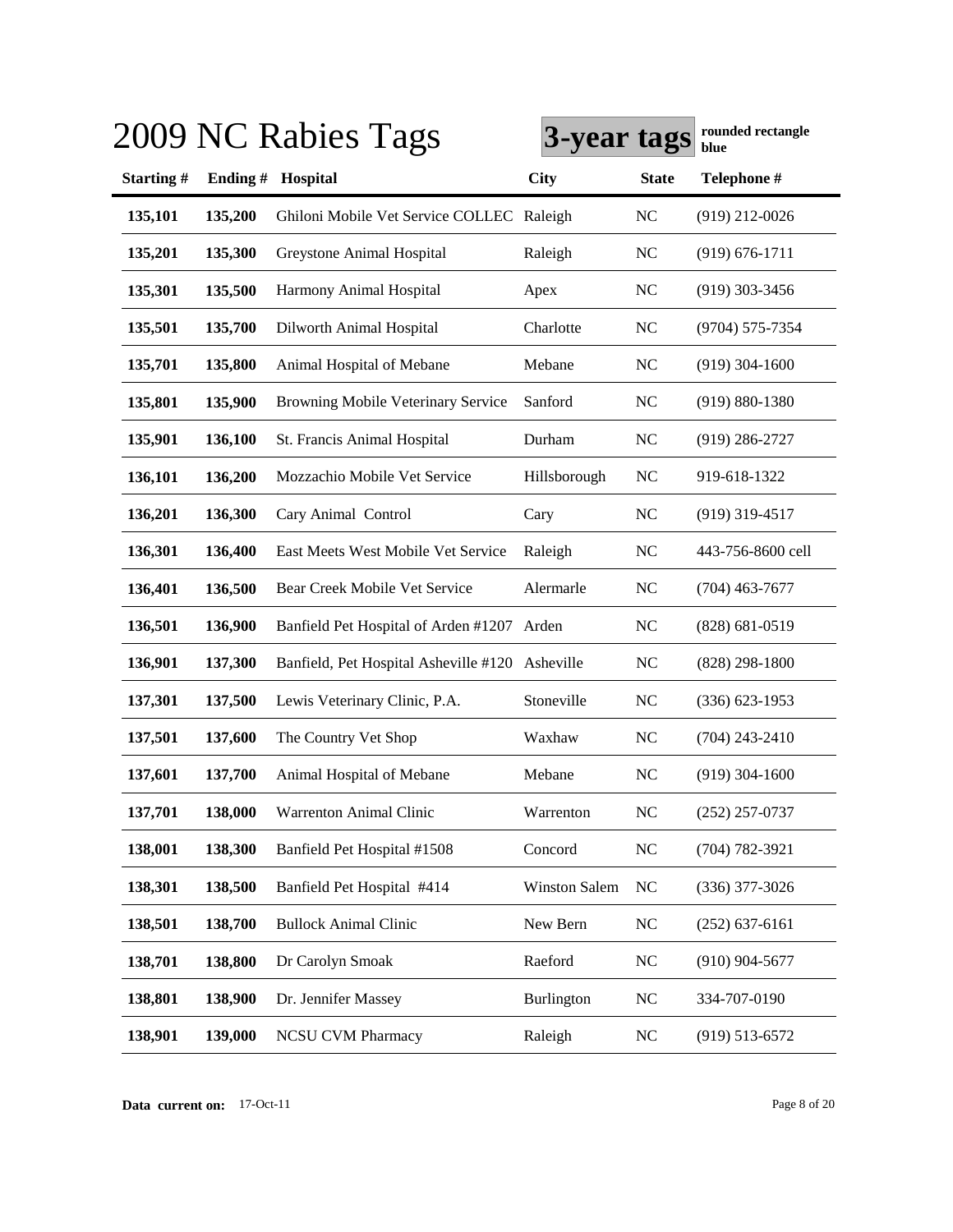|           |         | 2009 NC Rabies Tags                          | 3-year tags          |              | rounded rectangle<br>blue |
|-----------|---------|----------------------------------------------|----------------------|--------------|---------------------------|
| Starting# | Ending# | Hospital                                     | <b>City</b>          | <b>State</b> | Telephone #               |
| 139,001   | 140,000 | Banfield Pet Hospital Jacksonville #         | Jacksonville         | NC           | $(910)$ 938-1627          |
| 140,001   | 140,200 | 70 West Veterinary Hospital                  | Havelock             | $NC$         | $(252)$ 447-9525          |
| 140,201   | 140,500 | Cherokee Animal Care Clinic                  | Whittier             | NC           | 828-497-3401              |
| 140,501   | 141,100 | Banfield Pet Hospital Garner #597            | Garner               | <b>NC</b>    | $(919)$ 661-1926          |
| 141,101   | 141,500 | Lake Cross Veterinary Hospital, P.A.         | Huntersville         | <b>NC</b>    | $(704)$ 948-6300          |
| 141,501   | 142,500 | Riverbend Swine Consulting, PC               | Goldsboro            | <b>NC</b>    | $(919) 731 - 3002$        |
| 142,501   | 143,500 | Foster Animal Hospital, P.A.                 | Concord              | <b>NC</b>    | $(704) 786 - 0104$        |
| 143,501   | 143,700 | Lincolnton Animal Hospital, P.A.             | Lincolnton           | <b>NC</b>    | $(704) 732 - 0728$        |
| 143,701   | 144,000 | Wilmington Animal Health Care                | Wilmington           | <b>NC</b>    | $(910) 791 - 7101$        |
| 144,001   | 144,100 | Rocky Creek Veterinary Service, P.A.         | Olin                 | NC           | $(704) 546 - 2210$        |
| 144,101   | 144,200 | Health in Harmony Int. Mobile Vet S          | Apex                 | <b>NC</b>    | 919-924-4429              |
| 144,201   | 144,500 | Davis Animal Hospital                        | Statesville          | NC           | $(704)$ 872-6224          |
| 144,501   | 144,700 | Banfield Pet Hospital - Hickory #418 Hickory |                      | <b>NC</b>    | $(828)$ 261-0356          |
| 144,701   | 144,900 | Charlotte/Mecklenburg Animal Contr           | Charlotte            | <b>NC</b>    | $(704)$ 336-6695          |
| 144,901   | 145,100 | St. Francis Animal Hospital                  | Durham               | <b>NC</b>    | $(919)$ 286-2727          |
| 145,101   | 145,200 | <b>Burke Animal Clinic</b>                   | Morganton            | <b>NC</b>    | $(828)$ 437-0481          |
| 145,301   | 145,400 | Reedy Creek Animal Clinic COLLEC Cary        |                      | NC           | 919-467-7848              |
| 145,401   | 145,700 | <b>Plantation Animal Hospital</b>            | Clayton              | NC           | $(919)$ 359-9977          |
| 145,701   | 145,900 | Spay Neuter Assistance Program               | New Hill             | NC           | $(919) 783 - 7627$        |
| 145,901   | 146,000 | Phillips Animal Medical Hospital CO          | Gastonia             | NC           | $(704)$ 867-3514          |
| 146,001   | 146,100 | <b>Tyson Animal Hospital</b>                 | Durham               | NC           | $(919)$ 544-8297          |
| 146,101   | 146,200 | The Country Vet Shop                         | Waxhaw               | NC           | $(704)$ 243-2410          |
| 146,201   | 146,400 | Forsyth County Health Dept                   | <b>Winston Salem</b> | NC           | $(336)$ 703-3149          |

**Data current on:** 17-Oct-11 Page 9 of 20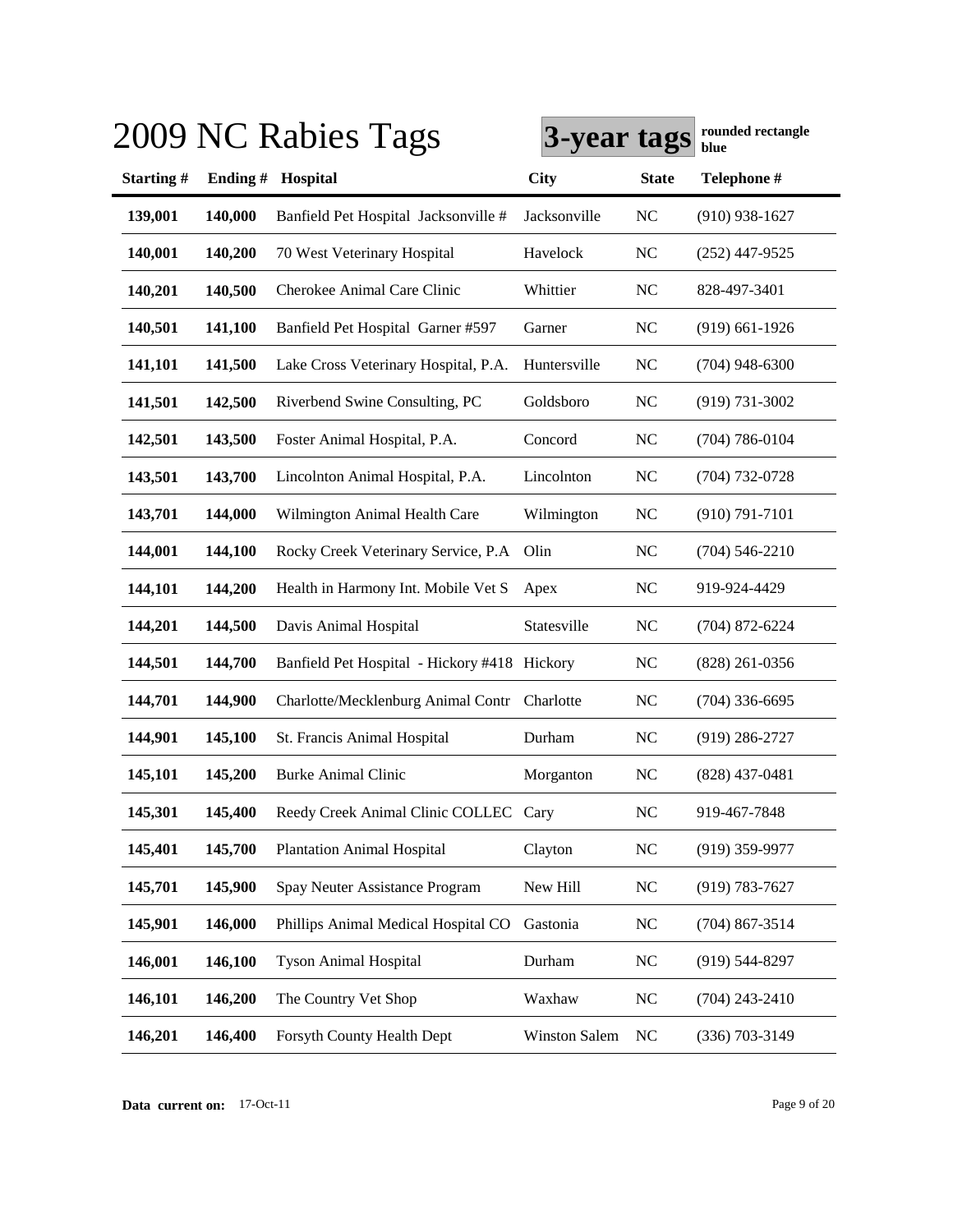|           |         | 2009 NC Rabies Tags                              | 3-year tags   |              | rounded rectangle<br>blue |
|-----------|---------|--------------------------------------------------|---------------|--------------|---------------------------|
| Starting# | Ending# | Hospital                                         | <b>City</b>   | <b>State</b> | Telephone #               |
| 146,401   | 146,500 | Ashe Animal Clinic                               | Jefferson     | NC           | $(336)$ 246-2341          |
| 146,501   | 149,500 | Banfield Pet Hospital Wilmington #               | Wilmington    | <b>NC</b>    | $(910)$ 796-0401          |
| 149,501   | 149,700 | Spay Neuter Vet Clinic of Sandhills              | Vass          | NC           | $(910)$ 692-3499          |
| 149,701   | 150,000 | Western Wake Veterinary Service                  | Apex          | NC           | $(919)$ 362-1344          |
| 150,001   | 150,400 | Animal Care Hospital of Matthews, P              | Matthews      | <b>NC</b>    | $(704)$ 847-3647          |
| 150,401   | 150,500 | Mitchell County Animal Rescue Shelt Spruce Pines |               | <b>NC</b>    | $(828)$ 765-6952          |
| 150,501   | 150,900 | Ambassador Mobile Vet Service                    | Greensboro    | NC           | (336) 379-1227            |
| 150,901   | 151,000 | Whispering Waters Animal Care/Mo                 | Boone         | <b>NC</b>    | $(828) 264 - 8077$        |
| 151,001   | 153,000 | Mint Hill Animal Hospital, P.A.                  | Mint Hill     | NC           | $(704) 545 - 3422$        |
| 153,001   | 155,000 | Monroe Road Animal Hospital, P.A.                | Charlotte     | <b>NC</b>    | $(704)$ 333-3336          |
| 155,001   | 157,400 | Mooresville Animal Hospital, P.A.                | Mooresville   | NC           | $(704)$ 664-4087          |
| 157,401   | 157,900 | Morehead Animal Hospital, P.A.                   | Morehead City | <b>NC</b>    | $(252)$ 726-0181          |
| 157,901   | 159,400 | Morganton Animal Clinic                          | Morganton     | NC           | $(828)$ 433-9265          |
| 159,401   | 161,400 | Neuse Veterinary Clinic                          | New Bern      | <b>NC</b>    | $(252)$ 637-7128          |
| 161,401   | 162,900 | Newton Veterinary Clinic                         | Newton        | <b>NC</b>    | $(828)$ 464-5020          |
| 162,901   | 163,300 | Nicks Veterinary Hospital, P.A.                  | Charlotte     | <b>NC</b>    | $(704)$ 523-8015          |
| 163,301   | 164,500 | North Paw Animal Hospital, Inc.                  | Durham        | <b>NC</b>    | $(919) 471 - 1471$        |
| 164,501   | 165,000 | North Wayne Animal Hospital                      | Pikeville     | NC           | $(919)$ 242-6044          |
| 165,001   | 166,200 | Northwoods Animal Hospital of Cary               | Cary          | <b>NC</b>    | $(919)$ 481-2987          |
| 166,201   | 166,900 | Oak Grove Animal Hospital                        | Durham        | <b>NC</b>    | $(919)$ 598-0001          |
| 166,901   | 167,600 | Onslow Animal Hospital, Inc.                     | Jacksonville  | <b>NC</b>    | $(910)$ 347-1219          |
| 167,601   | 167,800 | Oriental Pet Clinic                              | Oriental      | <b>NC</b>    | $(252)$ 249-2775          |
| 167,801   | 170,200 | Pamlico Animal Hospital                          | Washington    | <b>NC</b>    | $(252)$ 946-2834          |

**Data current on:** 17-Oct-11 Page 10 of 20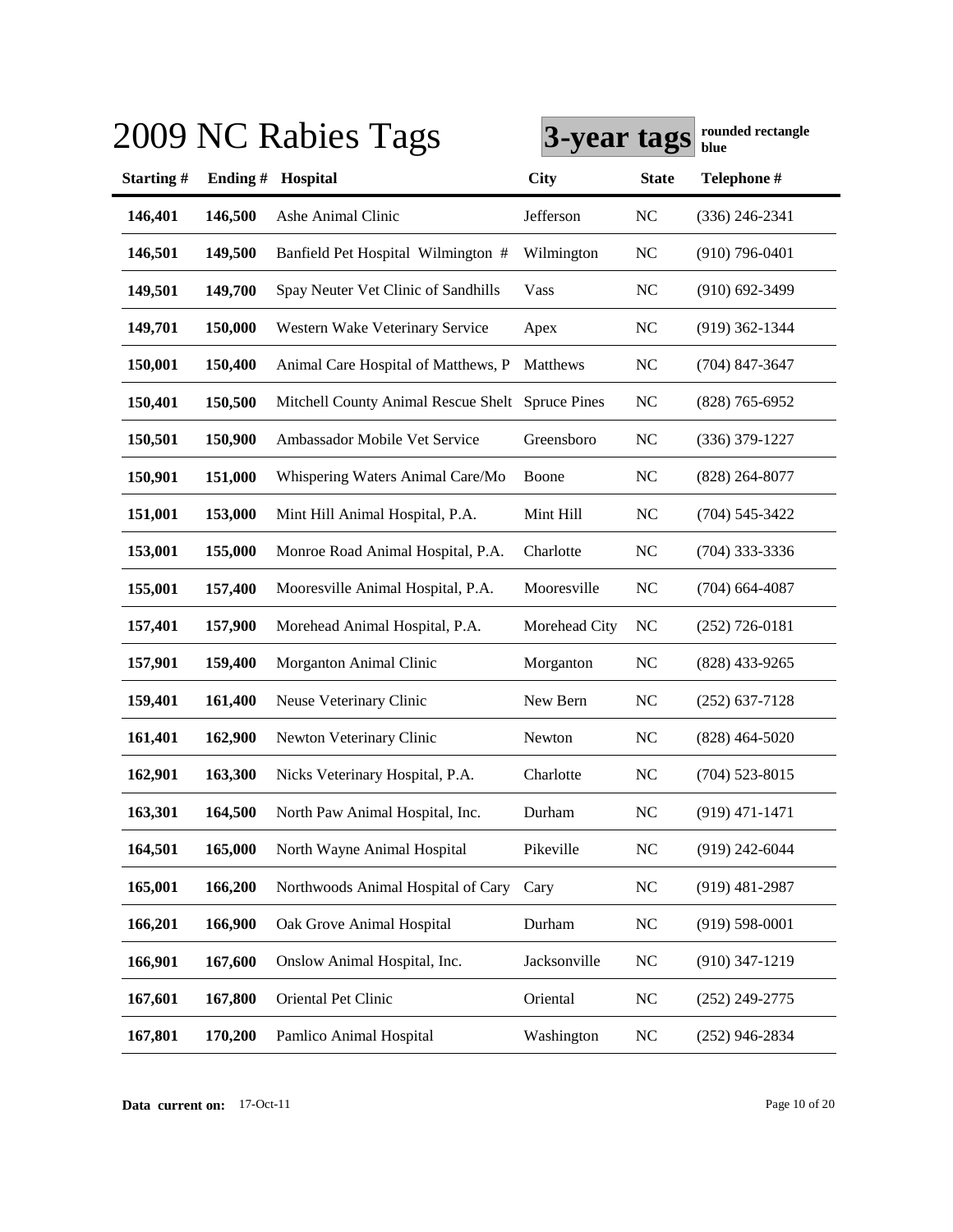|           |         | 2009 NC Rabies Tags                           | 3-year tags    |                | rounded rectangle<br>blue |
|-----------|---------|-----------------------------------------------|----------------|----------------|---------------------------|
| Starting# | Ending# | Hospital                                      | City           | <b>State</b>   | Telephone #               |
| 170,201   | 170,800 | Park Cedar Animal Hospital, P.A.              | Charlotte      | N <sub>C</sub> | $(704) 541 - 3022$        |
| 170,801   | 171,800 | Parkwood Animal Hospital                      | Durham         | NC             | $(919) 544 - 7711$        |
| 171,801   | 196,800 | Pasquotank Animal Hospital                    | Elizabeth City | N <sub>C</sub> | $(252)$ 264-3371          |
| 174,301   | 174,500 | Onslow Animal Hospital, Inc.                  | Jacksonville   | <b>NC</b>      | $(910)$ 347-1219          |
| 174,501   | 174,600 | Lewis Veterinary Clinic, P.A.                 | Stoneville     | N <sub>C</sub> | $(336)$ 623-1953          |
| 174,601   | 174,800 | <b>James Landing Veterinary Hospital</b>      | Jamestown      | N <sub>C</sub> | $(336) 852 - 9800$        |
| 174,801   | 175,100 | Banfield Pet Hospital #415                    | Fayetteville   | N <sub>C</sub> | $(910) 864 - 1337$        |
| 175,101   | 175,300 | Academy Animal Hospital of Laurinb Laurinburg |                | N <sub>C</sub> | $(910)$ 276-6068          |
| 175,301   | 175,500 | Banfield Pet Hospital - Sou. Pines #1         | Aberdeen       | N <sub>C</sub> | $(910)$ 692-4931          |
| 175,501   | 175,700 | Newton Veterinary Clinic                      | Newton         | NC             | $(828)$ 464-5020          |
| 175,701   | 175,900 | Keel's Critter Mobile Service                 | Robersonville  | NC             | $(252) 531 - 4105$        |
| 175,901   | 176,000 | A Country Vet Clinic                          | Wilmington     | NC             | 910-612-5863 cell         |
| 176,001   | 176,100 | Ironton Animal Hospital                       | Iron Station   | N <sub>C</sub> | (704) 732-4424            |
| 176,101   | 176,200 | Armadale Animal Hospital                      | Raleigh        | N <sub>C</sub> | $(919) 518 - 1744$        |
| 176,201   | 176,300 | Banfield Pet Hospital #1510                   | Charlotte      | N <sub>C</sub> | $(704) 599 - 2957$        |
| 176,301   | 176,500 | <b>Bunn Animal Hospital</b>                   | Bunn           | <b>NC</b>      | $(919)$ 496-7401          |
| 176,501   | 176,600 | Knightdale Community Animal Hospi Knightdale  |                | <b>NC</b>      | $(919)$ 261-8811          |
| 176,601   | 176,700 | <b>Boulevard Animal Hospital</b>              | Raleigh        | <b>NC</b>      | $(919) 828 - 7468$        |
| 176,701   | 176,800 | Spring Forest Animal Hospital, Inc.           | Raleigh        | <b>NC</b>      | $(919) 878 - 7387$        |
| 176,801   | 176,900 | Ashe Animal Clinic                            | Jefferson      | <b>NC</b>      | $(336)$ 246-2341          |
| 176,901   | 177,000 | Wilmington Animal Health Care                 | Wilmington     | <b>NC</b>      | $(910) 791 - 7101$        |
| 177,001   | 177,100 | <b>Cane River Veterinary Wellness</b>         | Burnsville     | <b>NC</b>      | $(828)$ 682-7710          |
| 177,101   | 177,200 | Shelton's Veterinary Clinic                   | Williamston    | <b>NC</b>      | $(252)$ 792-2808          |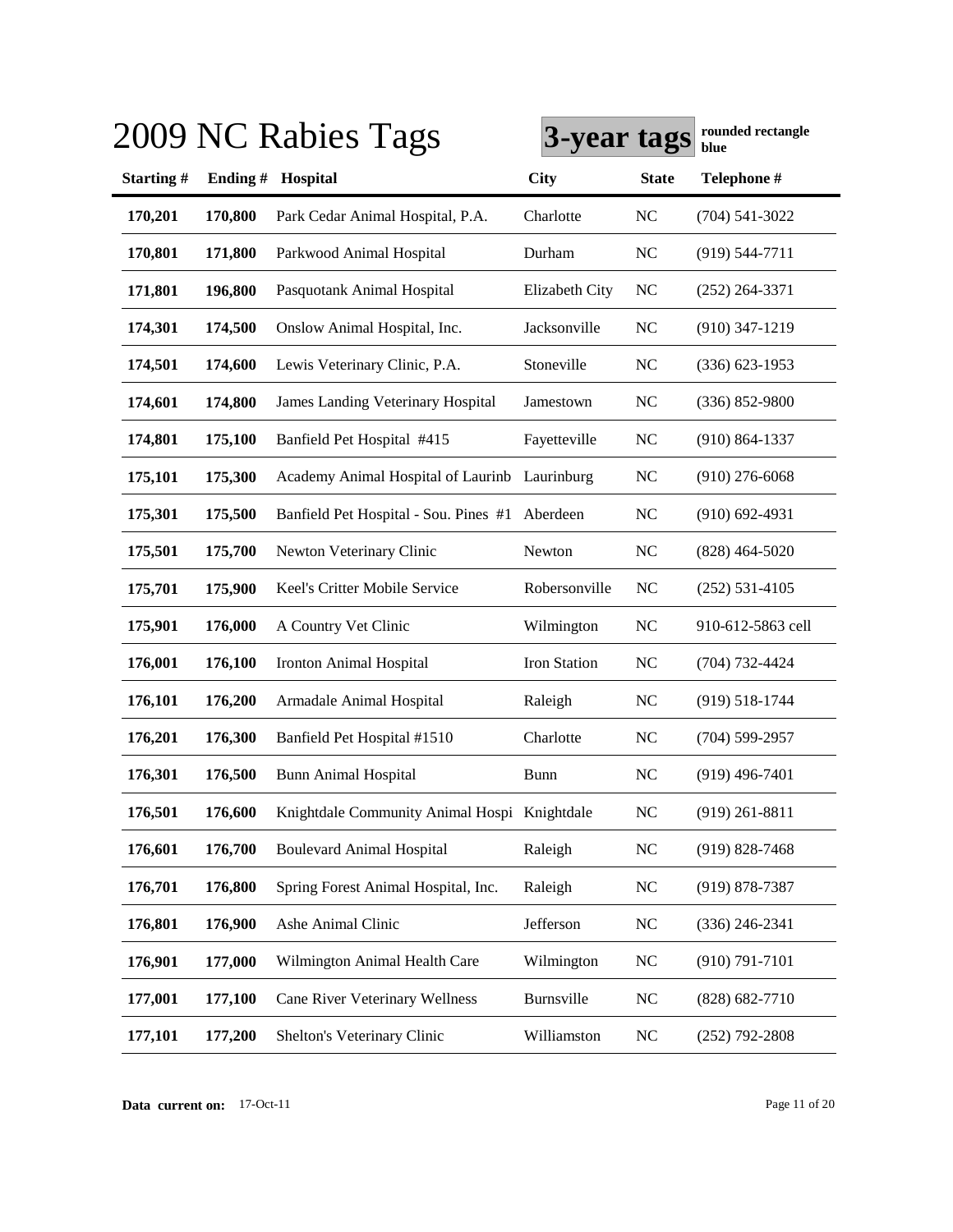|           |         | 2009 NC Rabies Tags                              | 3-year tags  |                | rounded rectangle<br>blue |
|-----------|---------|--------------------------------------------------|--------------|----------------|---------------------------|
| Starting# | Ending# | Hospital                                         | <b>City</b>  | <b>State</b>   | Telephone #               |
| 177,201   | 177,300 | Banfield Pet Hospital of Apex #602               | Apex         | <b>NC</b>      | $(919)$ 387-0954          |
| 196,801   | 198,800 | Peachtree Veterinary Hospital                    | Murphy       | <b>NC</b>      | (828) 837-2396            |
| 198,801   | 200,800 | Pembroke Veterinary Hospital                     | Pembroke     | <b>NC</b>      | $(910)$ 521-3431          |
| 199,801   | 200,400 | <b>Community Animal Hospital</b>                 | Wendell      | <b>NC</b>      | $(919)$ 365-6302          |
| 200,401   | 200,500 | Phillips Animal Medical Hospital CO              | Gastonia     | <b>NC</b>      | $(704)$ 867-3514          |
| 200,501   | 200,800 | Healthy Pets Mobile Vet                          | Clayton      | <b>NC</b>      | $(919)$ 329-7387          |
| 200,801   | 201,300 | Pet-Vet House Call Practice, P.A.                | Raleigh      | <b>NC</b>      | $(919) 676 - 3130$        |
| 201,301   | 202,600 | Piedmont Veterinary Clinic                       | Hillsborough | <b>NC</b>      | $(919) 732 - 2569$        |
| 202,601   | 202,900 | Pine Hollow Animal Hospital                      | Warrenton    | <b>NC</b>      | $(252)$ 257-3833          |
| 202,901   | 204,500 | <b>Plantation Animal Hospital</b>                | Matthews     | <b>NC</b>      | $(704)$ 841-2225          |
| 204,501   | 206,500 | Bahama Road Veterinary Hospital                  | Bahama       | N <sub>C</sub> | $(919)$ 471-4103          |
| 206,501   | 207,900 | Redwood Animal Hospital                          | Asheville    | N <sub>C</sub> | $(828)$ 298-1846          |
| 207,901   | 208,000 | Rocky Creek Veterinary Service, P.A.             | Olin         | N <sub>C</sub> | $(704) 546 - 2210$        |
| 208,001   | 208,500 | Sardis Animal Clinic                             | Charlotte    | <b>NC</b>      | $(704)$ 847-4796          |
| 208,501   | 210,000 | Sharon Lakes Animal Hospital, P.A.               | Charlotte    | <b>NC</b>      | $(704)$ 552-0647          |
| 210,001   | 210,800 | Six Forks Animal Hospital                        | Raleigh      | N <sub>C</sub> | $(919)$ 847-5854          |
| 210,801   | 212,800 | Southeastern Veterinary Hospital, P.             | Lumberton    | <b>NC</b>      | $(910)$ 739-9411          |
| 212,801   | 212,900 | Statesville Bovine & Equine Clinic               | Statesville  | NC             | $(704)$ 873-1743          |
| 212,901   | 214,400 | Steele Creek Animal Hospital, Inc.               | Charlotte    | <b>NC</b>      | $(704)$ 588-4400          |
| 214,401   | 215,400 | Tar River Animal Hospital                        | Washington   | <b>NC</b>      | $(252)$ 946-2417          |
| 215,401   | 217,400 | Tar River Veterinary Hospital                    | Franklinton  | NC             | $(919)$ 494-5500          |
| 217,401   | 217,800 | The Carolinas Animal Hospital                    | Charlotte    | <b>NC</b>      | $(704) 588 - 9788$        |
| 217,801   | 219,800 | Thomasville Veterinary Hospital, P.A Thomasville |              | <b>NC</b>      | $(336)$ 475-9119          |

**Data current on:** 17-Oct-11 Page 12 of 20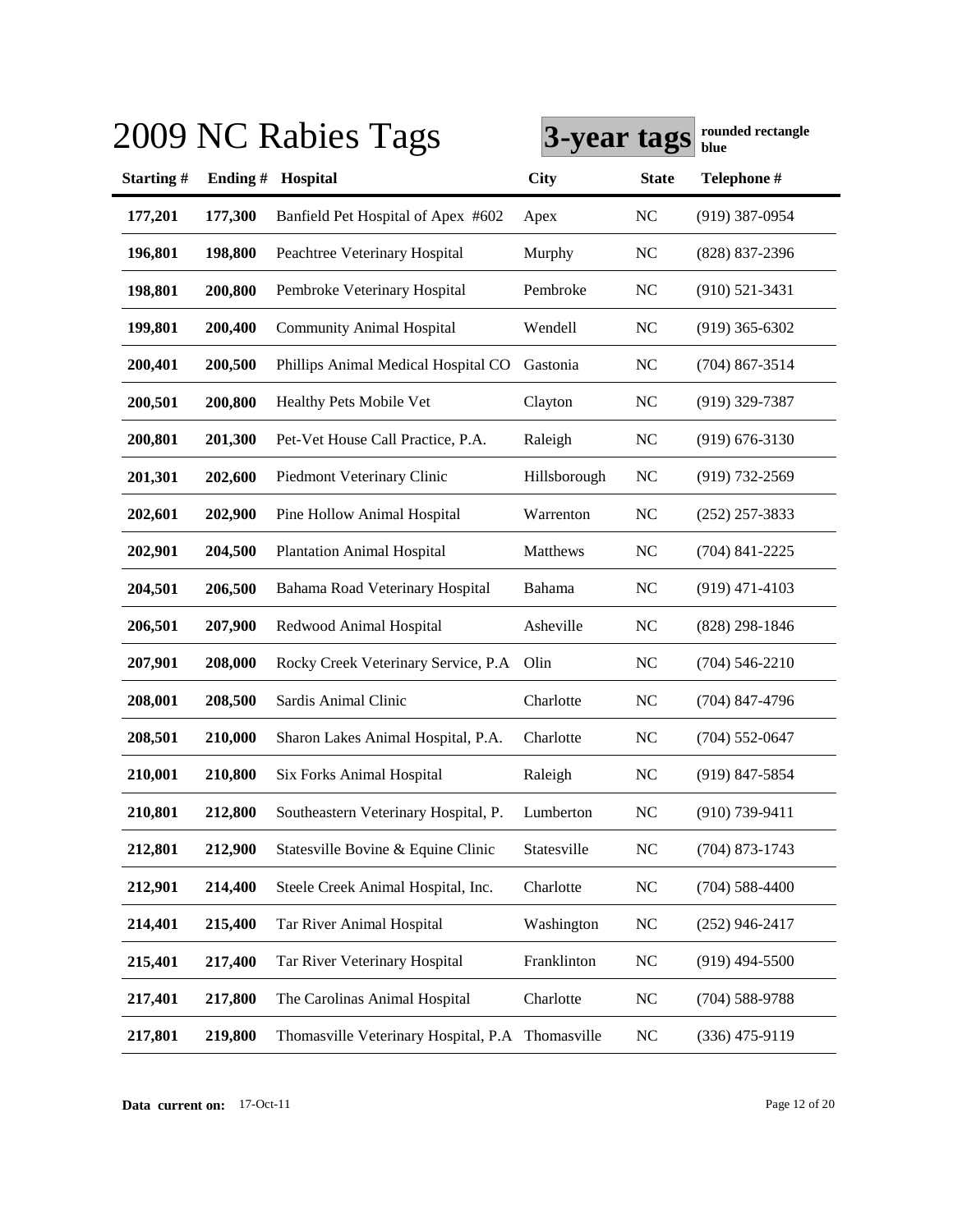|           |            | 2009 NC Rabies Tags                        | 3-year tags   |                | rounded rectangle<br>blue |
|-----------|------------|--------------------------------------------|---------------|----------------|---------------------------|
| Starting# | Ending $#$ | Hospital                                   | <b>City</b>   | <b>State</b>   | Telephone #               |
| 219,801   | 220,800    | Timberlyne Animal Clinic, Inc.             | Chapel Hill   | <b>NC</b>      | $(919)$ 968-3047          |
| 220,801   | 221,800    | <b>Topsail Animal Hospital</b>             | Hampstead     | <b>NC</b>      | $(910)$ 270-4401          |
| 221,801   | 222,800    | <b>Tower Animal Hospital</b>               | Raleigh       | NC             | $(919)$ 231-8030          |
| 222,801   | 222,900    | Triangle Veterinary Emergency Clini        | Durham        | <b>NC</b>      | $(919)$ 489-0615          |
| 222,901   | 223,200    | Veterinary Home Services SOLD to 5 Raleigh |               | <b>NC</b>      | $(919)$ 847-2255          |
| 223,201   | 223,800    | Veterinary House Calls of Hickory          | Hickory       | <b>NC</b>      | $(828)$ 345-1998          |
| 223,801   | 225,700    | Viewmont Animal Clinic                     | Hickory       | <b>NC</b>      | (828) 328-2448            |
| 225,701   | 227,700    | Wake Forest Animal Hospital                | Wake Forest   | <b>NC</b>      | $(919) 556 - 1000$        |
| 227,701   | 228,500    | Watauga Veterinary Hospital                | Boone         | <b>NC</b>      | (828) 297-3300            |
| 228,501   | 231,500    | Waxhaw Animal Hospital                     | Waxhaw        | N <sub>C</sub> | $(704)$ 843-2269          |
| 231,501   | 232,000    | Weaverville Animal Clinic                  | Weaverville   | <b>NC</b>      | $(828)$ 658-2431          |
| 232,001   | 232,300    | Westside Animal Hospital                   | Durham        | N <sub>C</sub> | $(919)$ 383-5578          |
| 232,301   | 232,400    | Wilkinson Animal Hospital, P.A.            | Gastonia      | <b>NC</b>      | $(704)$ 824-9876          |
| 232,401   | 233,900    | Timbercreek Veterinary Hospital            | Jonesville    | <b>NC</b>      | $(336) 526 - 6013$        |
| 233,901   | 236,400    | Lake Hickory Veterinary Hospital           | Granite Falls | <b>NC</b>      | $(828)$ 396-7002          |
| 236,401   | 236,500    | Veterinary Spec Hospital of the Carol Cary |               | NC             | $(919)$ 233-4911          |
| 236,501   | 237,500    | Leonard-Sykes Hospital For Pets            | Wilmington    | <b>NC</b>      | $(910) 791 - 8426$        |
| 237,501   | 239,300    | <b>Atrium Animal Hospital</b>              | Charlotte     | $NC$           | $(704) 542 - 2000$        |
| 239,301   | 240,300    | Hight Veterinary Hospital, P.A.            | Charlotte     | <b>NC</b>      | $(704)$ 595-9377          |
| 240,301   | 240,900    | <b>Creature Comforts Animal Hospital</b>   | Cary          | <b>NC</b>      | $(919)$ 387-3435          |
| 240,901   | 241,800    | Durant Road Animal Hospital & Ken          | Raleigh       | <b>NC</b>      | $(919)$ 847-5533          |
| 241,801   | 243,300    | Oberlin Animal Hospital                    | Raleigh       | <b>NC</b>      | $(919) 832 - 3107$        |
| 243,301   | 243,400    | Bar None Mobile Veterinary Services        | Clayton       | <b>NC</b>      | $(919)$ 772-9400          |

**Data current on:** 17-Oct-11 Page 13 of 20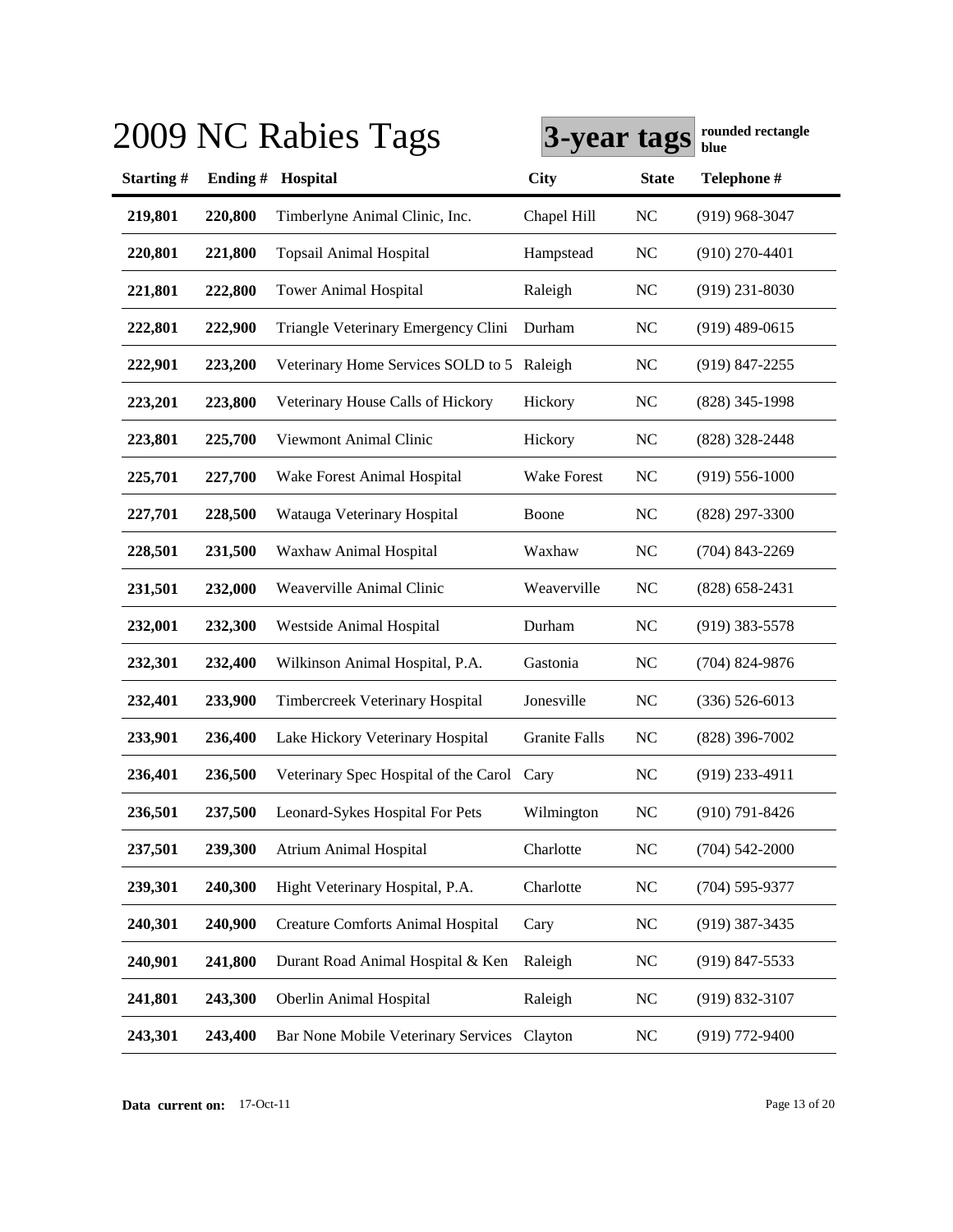|           |         | 2009 NC Rabies Tags                            | 3-year tags       |                | rounded rectangle<br>blue |
|-----------|---------|------------------------------------------------|-------------------|----------------|---------------------------|
| Starting# | Ending# | Hospital                                       | <b>City</b>       | <b>State</b>   | Telephone #               |
| 243,401   | 243,600 | Flat River Veterinary Hospital                 | Rougemont         | <b>NC</b>      | $(919)$ 477-4210          |
| 243,601   | 244,400 | Little Mountain Veterinary Clinic              | Denver            | <b>NC</b>      | $(704)$ 489-2444          |
| 244,401   | 244,600 | Roxboro Road Veterinary Hospital C             | Durham            | <b>NC</b>      | $(919)$ 477-9711          |
| 244,601   | 244,700 | NCSU, CVM, Lab Animal Resources                | Raleigh           | <b>NC</b>      | $(919)$ 513-6280          |
| 244,701   | 245,100 | Animal Kingdom Veterinary Hospital             | Cary              | <b>NC</b>      | $(919)$ 460-9111          |
| 245,101   | 245,600 | St. Francis Animal Hospital                    | Durham            | <b>NC</b>      | $(919)$ 286-2727          |
| 245,601   | 245,900 | Spring Forest Animal Hospital, Inc.            | Raleigh           | <b>NC</b>      | $(919) 878 - 7387$        |
| 245,901   | 247,900 | Banfield Pet Hospital Matthews #40             | Matthews          | <b>NC</b>      | $(704)$ 847-7001          |
| 247,901   | 248,900 | Banfield Pet Hospital Pineville #407 Pineville |                   | <b>NC</b>      | $(704) 542 - 8339$        |
| 248,901   | 250,100 | Banfield Pet Hospital #411                     | Winston-Salem     | N <sub>C</sub> | $(336)$ 765-8339          |
| 250,101   | 250,900 | <b>James Landing Veterinary Hospital</b>       | Jamestown         | <b>NC</b>      | $(336)$ 852-9800          |
| 250,901   | 252,200 | Lake Cross Veterinary Hospital, P.A.           | Huntersville      | N <sub>C</sub> | $(704)$ 948-6300          |
| 252,201   | 254,000 | Lake Country Animal Hospital                   | Roanoke Rapids NC |                | $(252)$ 308-1882          |
| 254,001   | 256,000 | Cherryville Animal Hospital                    | Cherryville       | <b>NC</b>      | $(704)$ 435-5475          |
| 256,001   | 256,800 | Banfield Pet Hospital Garner #597              | Garner            | <b>NC</b>      | $(919)$ 661-1926          |
| 256,801   | 257,800 | Goose Creek Animal Hospital                    | Sunbury           | <b>NC</b>      | $(252)$ 465-4831          |
| 257,801   | 258,000 | Eastridge Animal Hospital                      | Gastonia          | <b>NC</b>      | $(704)$ 869-9400          |
| 258,001   | 261,000 | Magnolia Animal Hospital                       | Raleigh           | <b>NC</b>      | $(919) 873 - 9190$        |
| 261,001   | 263,000 | Porters Neck Veterinary Hospital               | Wilmington        | <b>NC</b>      | $(910) 686 - 6297$        |
| 263,001   | 264,500 | Weddington Animal Hospital                     | Matthews          | <b>NC</b>      | $(704)$ 847-8466          |
| 264,501   | 264,600 | Eastern Equine Veterinary Clinic               | Walstonburg       | <b>NC</b>      | $(252)$ 753-3162          |
| 264,601   | 272,600 | Banfield Pet Hospital N Durham #5              | Durham            | <b>NC</b>      | $(919) 620 - 8142$        |
| 272,601   | 272,700 | Holmes Mobile Veterinary Service               | <b>Banner Elk</b> | <b>NC</b>      | (828) 266-3959            |

**Data current on:** 17-Oct-11 Page 14 of 20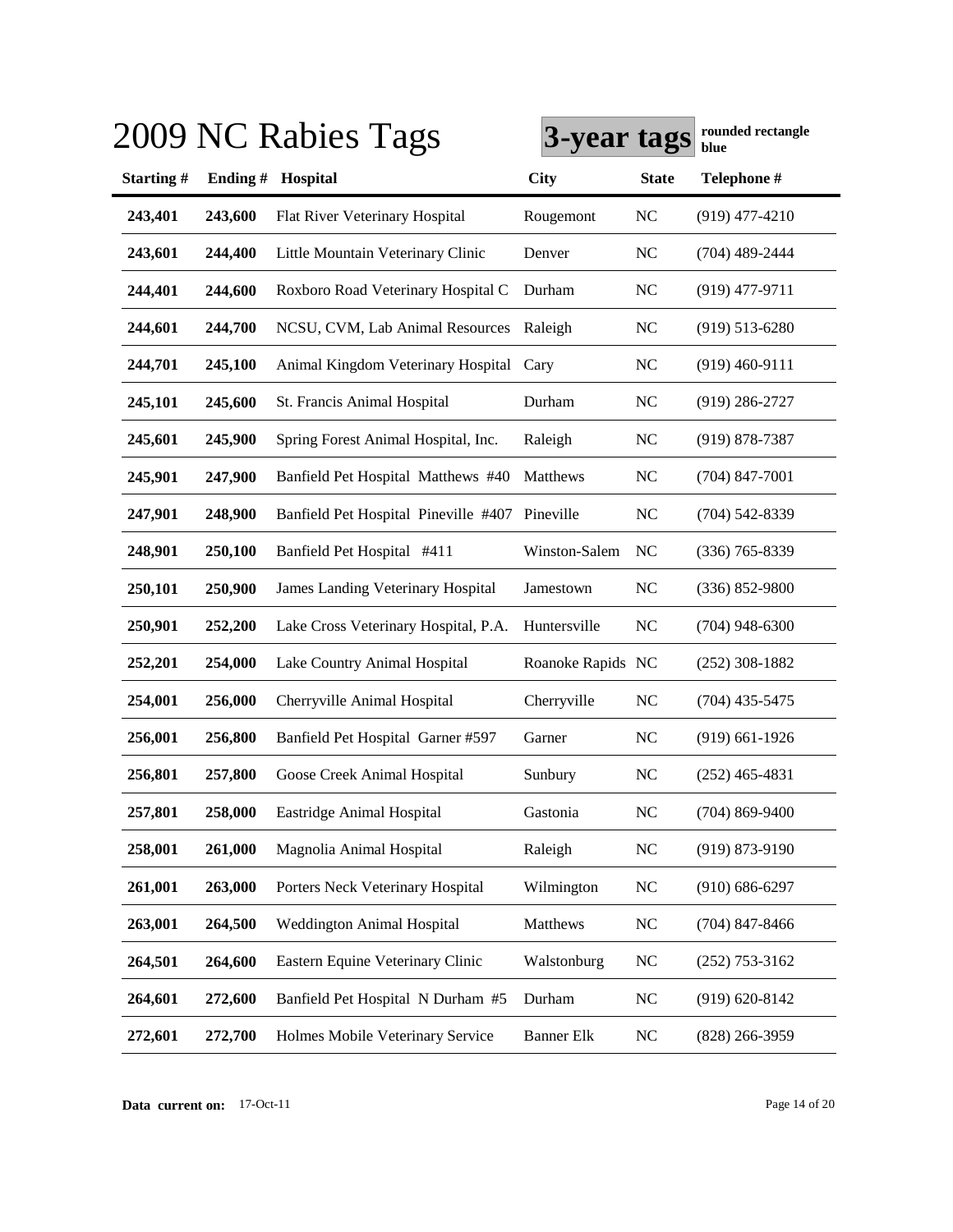|           |         | 2009 NC Rabies Tags                          | 3-year tags   |                | rounded rectangle<br>blue |
|-----------|---------|----------------------------------------------|---------------|----------------|---------------------------|
| Starting# | Ending# | Hospital                                     | <b>City</b>   | <b>State</b>   | Telephone #               |
| 272,701   | 274,400 | <b>Stoney Creek Animal Hospital</b>          | Charlotte     | <b>NC</b>      | $(704)$ 717-0616          |
| 274,401   | 274,900 | Animal Hospital of Peak Plaza                | Apex          | <b>NC</b>      | $(919)$ 362-0515          |
| 274,901   | 280,400 | <b>Brown Creek Animal Hospital</b>           | Polkton       | <b>NC</b>      | $(704)$ 272-5500          |
| 280,401   | 280,600 | Mobile Large Animal Veterinary Ser           | Troutman      | <b>NC</b>      | $(704) 528 - 1717$        |
| 280,601   | 280,800 | HillTop Animal Hospital                      | Fuquay-Varina | <b>NC</b>      | $(919) 552 - 5232$        |
| 280,801   | 282,800 | SouthPark Animal Hospital                    | Charlotte     | <b>NC</b>      | (704) 523-3457            |
| 282,801   | 284,300 | Mebane Pet Clinic                            | Mebane        | <b>NC</b>      | $(919)$ 304-5200          |
| 284,301   | 284,400 | Spay Neuter Assistance Program               | New Hill      | <b>NC</b>      | (919) 783-7627            |
| 284,401   | 284,900 | 70 West Veterinary Hospital                  | Havelock      | <b>NC</b>      | $(252)$ 447-9525          |
| 284,901   | 285,000 | Shanks Veterinary Mobile Service             | Hickory       | <b>NC</b>      | $(828)$ 381-1341          |
| 285,001   | 287,000 | Banfield Pet Hospital Charlotte #410         | Charlotte     | <b>NC</b>      | $(704)$ 599-3488          |
| 287,001   | 287,300 | Vet Mobile, PLLC                             | Cary          | <b>NC</b>      | $(919)$ 467-6297          |
| 287,301   | 287,700 | Mobile Vet Care of S Charlotte               | Charlotte     | <b>NC</b>      | (704) 458-4928            |
| 287,701   | 288,700 | Forest Hills Veterinary Hospital             | Wilmington    | <b>NC</b>      | $(910)$ 362-9955          |
| 288,701   | 289,900 | Piedmont Comm Spay Neuter & Well Greensboro  |               | <b>NC</b>      | $(336)$ 333-5336          |
| 289,901   | 290,300 | Knightdale Community Animal Hospi Knightdale |               | <b>NC</b>      | $(919)$ 261-8811          |
| 290,301   | 291,800 | Jordan Lake Animal Hospital                  | Pittsboro     | N <sub>C</sub> | (919) 542-5424            |
| 291,801   | 292,100 | Paws & Claws Mobile Vet                      | Huntersville  | <b>NC</b>      | $(704)$ 779-4200          |
| 292,101   | 293,600 | Poplar Animal Hospital                       | Concord       | NC             | $(704)$ 795-7200          |
| 293,601   | 294,800 | Academy East Veterinary Hospital             | Fuquay-Varina | <b>NC</b>      | $(919) 552 - 1040$        |
| 294,801   | 295,400 | <b>Plantation Animal Hospital</b>            | Clayton       | NC             | $(919)$ 359-9977          |
| 295,401   | 295,500 | Dogwood Equine Clinic                        | Vass          | <b>NC</b>      | $(910)$ 245-2211          |
| 295,501   | 296,200 | Ironton Animal Hospital                      | Iron Station  | NC             | (704) 732-4424            |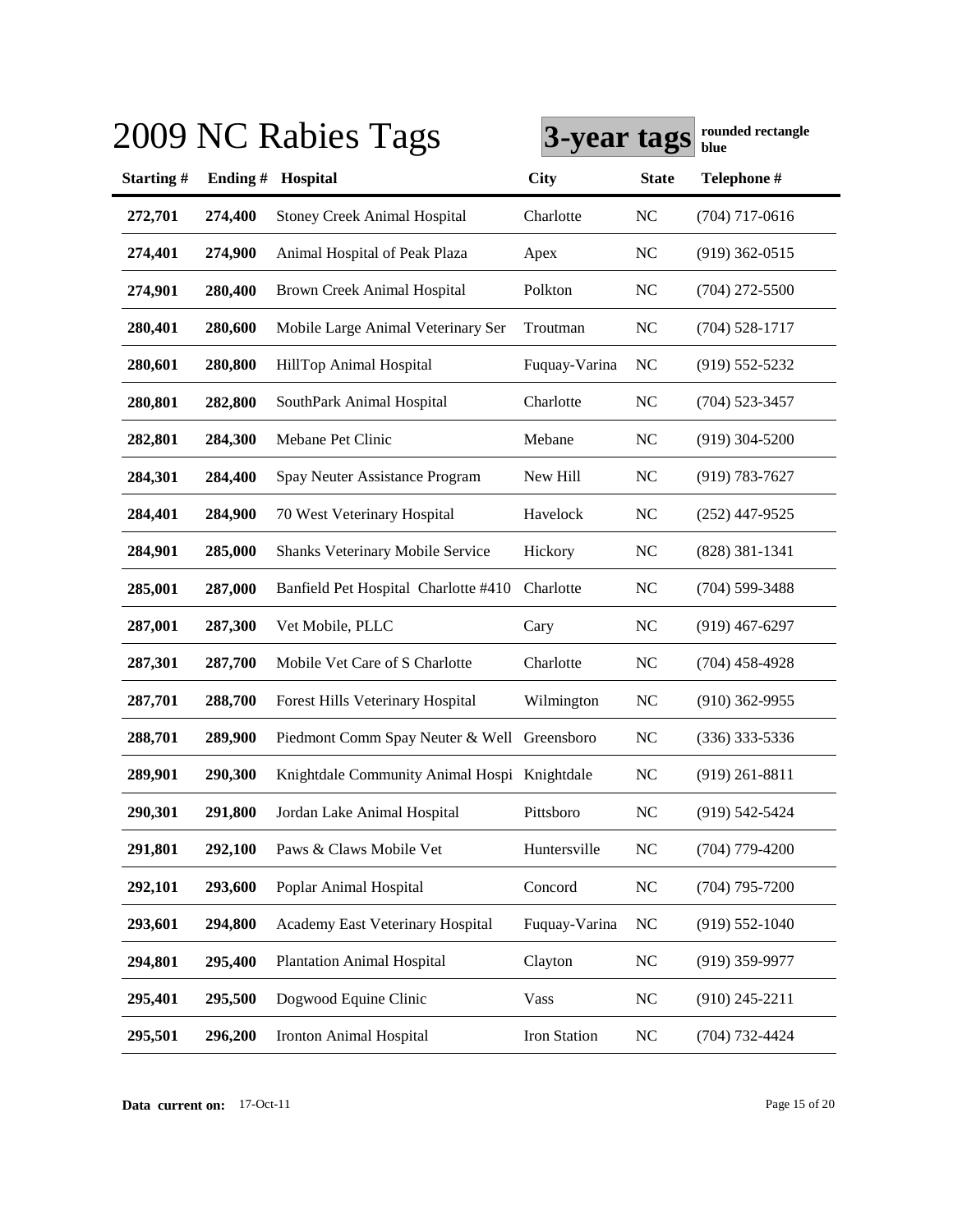|           |         | 2009 NC Rabies Tags                          | 3-year tags         |                | rounded rectangle<br>blue |
|-----------|---------|----------------------------------------------|---------------------|----------------|---------------------------|
| Starting# | Ending# | Hospital                                     | <b>City</b>         | <b>State</b>   | Telephone #               |
| 296,201   | 296,300 | Dr Charles Loops                             | Pittsboro           | <b>NC</b>      | $(919) 542 - 0442$        |
| 296,301   | 296,600 | Frazier's Mobile Equine                      | Benson              | <b>NC</b>      | $(910)$ 578-8373          |
| 296,601   | 296,800 | Dr Kate's Mobile Veterinary Practice         | Raleigh             | <b>NC</b>      | $(919) 832 - 2000$        |
| 296,801   | 297,400 | Ansede Animal Hospital                       | Raleigh             | <b>NC</b>      | $(919)$ 661-1515          |
| 297,401   | 297,500 | Tillotson Equine Inter Med. Mobile S         | Leasburg            | <b>NC</b>      | $(336)$ 330-0166          |
| 297,501   | 299,200 | Banfield Pet Hospital of Cary #595           | Cary                | <b>NC</b>      | $(919) 858 - 8450$        |
| 299,201   | 300,200 | Appalachian-New River Veter. Assoc           | Boone               | <b>NC</b>      | $(828)$ 264-5621          |
| 300,201   | 300,400 | All Saints Animal Hospital                   | Hendersonville      | N <sub>C</sub> | $(828)$ 697-1717          |
| 300,401   | 300,600 | <b>Mobile Laser Veterinary Services</b>      | Raleigh             | <b>NC</b>      | $(919) 720 - 6686$        |
| 300,601   | 300,700 | Caldwell County Animal Control               | Lenoir              | N <sub>C</sub> | $(828)$ 757-8625          |
| 300,701   | 300,800 | Carolina Vet. Spec. Huntersville             | Huntersville        | NC             | $(704)$ 949-1100          |
| 300,801   | 301,100 | <b>ABEVET</b>                                | Pittsboro           | <b>NC</b>      | $(919)$ 933-8680          |
| 301,101   | 301,600 | All Pets Animal Hospital of Sneads F         | <b>Sneads Ferry</b> | <b>NC</b>      | $(910)$ 327-1100          |
| 301,601   | 301,700 | Dr. Jenn Hodges                              | Cary                | <b>NC</b>      | 919-469-9000              |
| 301,701   | 304,200 | Banfield Pet Hospital-Brier Creek #5 Raleigh |                     | <b>NC</b>      | $(919) 806 - 2960$        |
| 304,201   | 304,700 | Oxford Veterinary Hospital                   | Oxford              | NC             | $(919) 693 - 6911$        |
| 305,201   | 306,700 | Vets for Pets Animal Hospital of Dun Dunn    |                     | <b>NC</b>      | $(910)$ 892-3540          |
| 306,701   | 308,700 | Banfield Pet Hospital White Oak #1           | Garner              | NC             | (919) 771-2344            |
| 308,701   | 309,400 | Caring Hearts Animal Hospital                | Matthews            | <b>NC</b>      | $(704)$ 893-2799          |
| 309,401   | 309,500 | Greystone Animal Hospital                    | Raleigh             | <b>NC</b>      | $(919) 676 - 1711$        |
| 309,501   | 311,000 | Banfield Pet Hospital- Wake Forest           | Wake Forest         | <b>NC</b>      | $(919) 562 - 3852$        |
| 311,001   | 312,000 | Banfield Pet Hospital Jacksonville #         | Jacksonville        | <b>NC</b>      | $(910)$ 938-1627          |
| 312,001   | 312,100 | Animal Medical Center                        | Danville            | VA             | (434) 793-6477            |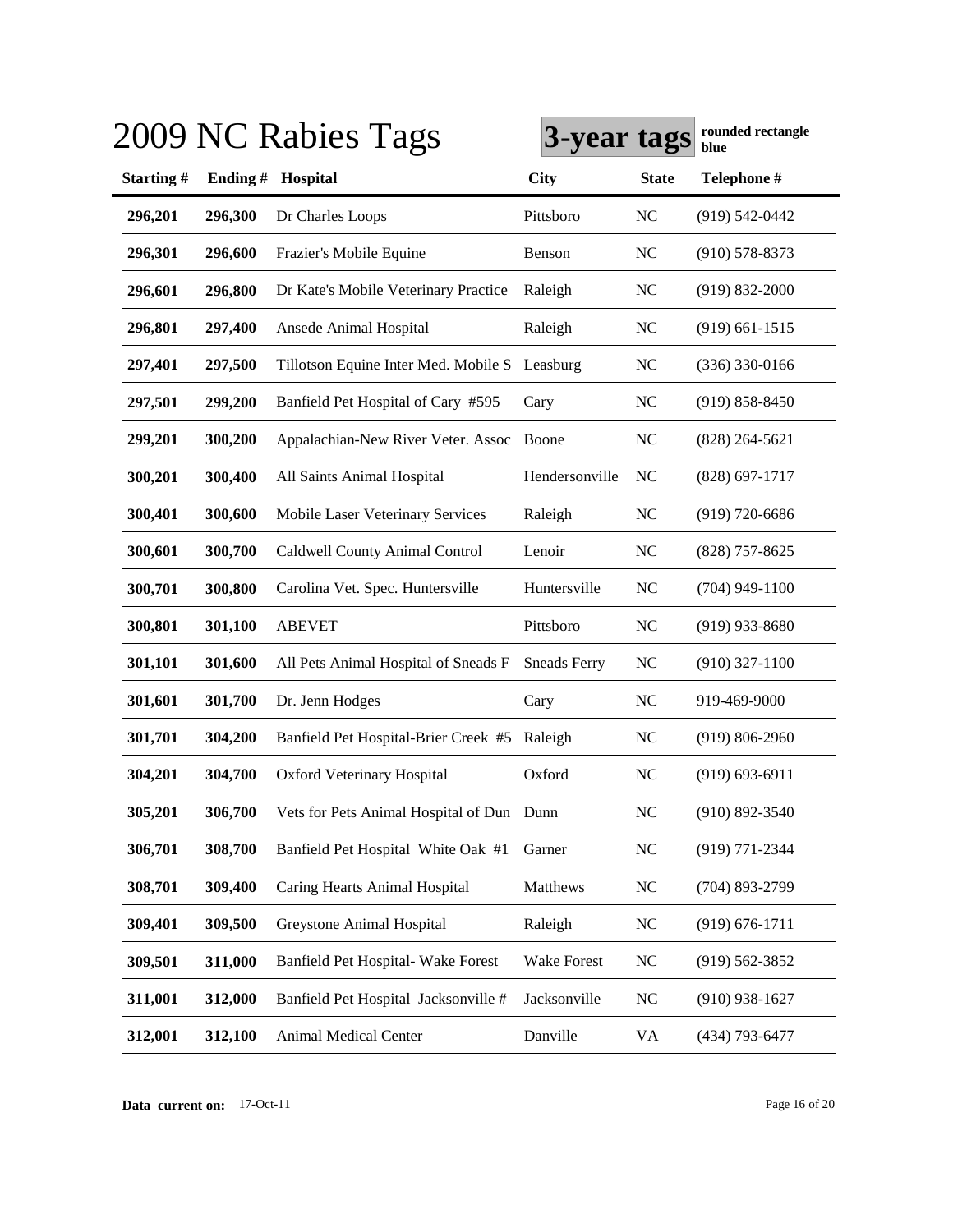|           |         | 2009 NC Rabies Tags                       | 3-year tags   |                | rounded rectangle<br>blue |
|-----------|---------|-------------------------------------------|---------------|----------------|---------------------------|
| Starting# | Ending# | Hospital                                  | <b>City</b>   | <b>State</b>   | Telephone #               |
| 312,101   | 312,200 | Animal Medical Clinic of South Bost       | South Boston  | VA             | $(434)575 - 0034$         |
| 312,201   | 312,400 | Clarksville Veterinary Clinic             | Clarksville   | VA             | $(434)$ 374-0166          |
| 312,401   | 312,500 | <b>Healing Springs Animal Hospital</b>    | Galax         | VA             | $(276)$ 236-5103          |
| 312,501   | 312,600 | Mount Hermon Animal Clinic                | Danville      | VA             | (434) 886-2499            |
| 312,601   | 312,700 | Nature Veterinary Center                  | South Hill    | VA             | $(434)$ 447-3553          |
| 312,701   | 314,300 | Northampton County Health Dept            | Jackson       | <b>NC</b>      | $(252)$ 534-5841          |
| 314,301   | 324,300 | <b>Nash County Animal Control</b>         | Nashville     | <b>NC</b>      | $(252)$ 459-9855          |
| 324,301   | 326,300 | <b>Iredell County Animal Control</b>      | Statesville   | <b>NC</b>      | $(704)$ 878-5424          |
| 326,301   | 326,600 | Humane Society of Concord/Greater         | Concord       | <b>NC</b>      | $(704) 782 - 9416$        |
| 326,601   | 329,100 | Vets for Pets Animal Hospital of Dun Dunn |               | NC             | $(910) 892 - 3540$        |
| 329,101   | 329,600 | Banfield Pet Hospital Knightdale #19      | Knightdale    | <b>NC</b>      | $(919)$ 266-1747          |
| 329,601   | 329,800 | Keel's Critter Mobile Service             | Robersonville | N <sub>C</sub> | $(252)$ 531-4105          |
| 329,801   | 330,100 | Greater Charlotte Mobile Veterinary       | Charlotte     | <b>NC</b>      | $(704)$ 522-0677          |
| 330,101   | 330,200 | Pamlico Co Health Dept                    | Bayboro       | <b>NC</b>      | $(252)$ 745-5634          |
| 330,201   | 330,300 | Lewis Veterinary Clinic, P.A.             | Stoneville    | N <sub>C</sub> | $(336) 623 - 1953$        |
| 330,301   | 330,400 | Paws At Your Doorstep Mobile Vet S Cary   |               | N <sub>C</sub> | 919-247-2670              |
| 330,401   | 330,500 | Eastern Equine Veterinary Clinic          | Walstonburg   | <b>NC</b>      | $(252)$ 753-3162          |
| 330,501   | 330,600 | Westside Animal Hospital                  | Durham        | NC             | $(919)$ 383-5578          |
| 330,601   | 331,300 | Davidson County Health Department         | Lexington     | <b>NC</b>      | $(336)$ 242-2310          |
| 331,301   | 333,000 | <b>Cherokee County Health Department</b>  | Murphy        | <b>NC</b>      | (828) 835-3853            |
| 333,001   | 334,500 | Charlotte/Mecklenburg Animal Contr        | Charlotte     | <b>NC</b>      | $(704)$ 336-6695          |
| 334,501   | 335,700 | Wayne County Animal Control               | Goldsboro     | N <sub>C</sub> | (919) 731-1439            |
| 335,701   | 337,200 | Wake County Animal Care & Control Raleigh |               | <b>NC</b>      | (919) 212-7387            |

**Data current on:** 17-Oct-11 Page 17 of 20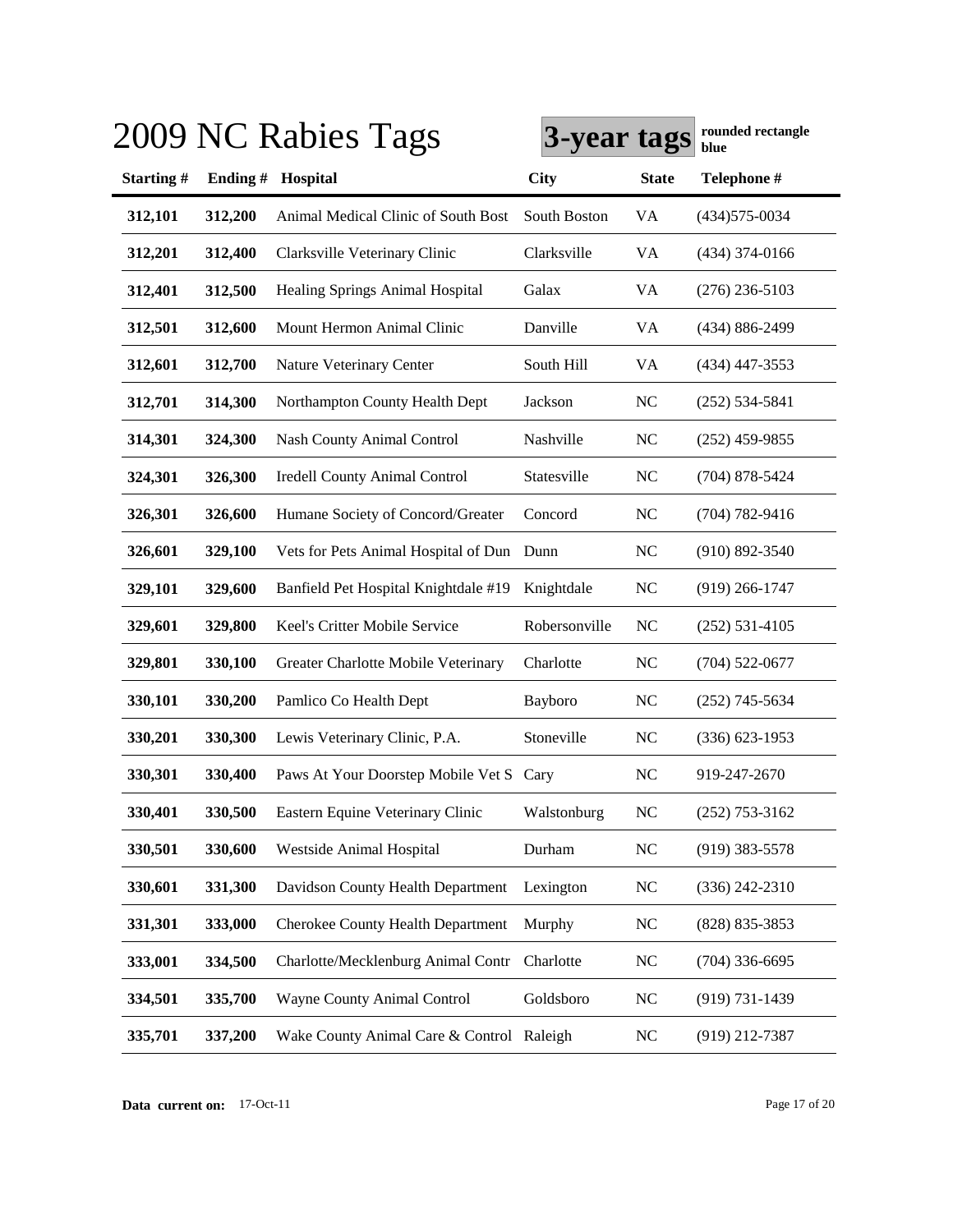|           |         | 2009 NC Rabies Tags                            | 3-year tags          |              | rounded rectangle<br>blue |
|-----------|---------|------------------------------------------------|----------------------|--------------|---------------------------|
| Starting# | Ending# | Hospital                                       | <b>City</b>          | <b>State</b> | Telephone #               |
| 337,201   | 337,400 | <b>UNC-Chapel Hill</b>                         | Chapel Hill          | <b>NC</b>    | $(919)$ 966-2906          |
| 337,401   | 337,500 | Durham County Animal Shelter                   | Durham               | <b>NC</b>    | $(919) 560 - 0640$        |
| 337,501   | 338,500 | Forsyth County Health Dept                     | <b>Winston Salem</b> | NC           | $(336)$ 703-3149          |
| 338,501   | 338,600 | Greene County Health Dept                      | Snow Hill            | <b>NC</b>    | $(252)$ 747-8183          |
| 338,601   | 339,100 | Humane Society of Charlotte                    | Charlotte            | <b>NC</b>    | $(704)$ 377-0534          |
| 338,671   | 338,673 | Long Animal Hospital                           | Charlotte            | <b>NC</b>    | $(704)$ 523-2996          |
| 338,675   | 338,693 | Long Animal Hospital                           | Charlotte            | <b>NC</b>    | $(704)$ 523-2996          |
| 339,101   | 339,400 | <b>NCSU CVM Pharmacy</b>                       | Raleigh              | <b>NC</b>    | $(919) 513 - 6572$        |
| 339,401   | 362,400 | New Hanover County Animal Control Wilmington   |                      | NC           | $(910)$ 798-7500          |
| 354,001   | 354,200 | Davis Animal Hospital                          | Statesville          | <b>NC</b>    | $(704)$ 872-6224          |
| 362,401   | 363,200 | Pet Overpopulation Patrol                      | Chapel Hill          | <b>NC</b>    | $(919)$ 942-2250          |
| 363,201   | 363,500 | Operation Catnip, Inc.                         | Garner               | <b>NC</b>    | $(919)$ 350-7983          |
| 363,501   | 363,800 | Warrenton Animal Clinic                        | Warrenton            | <b>NC</b>    | $(252)$ 257-0737          |
| 363,801   | 364,000 | Close Calls, PLLC                              | Raleigh              | <b>NC</b>    | $(919) 749 - 3590$        |
| 364,201   | 364,300 | Dr. Elizabeth Biggs                            | Raleigh              | <b>NC</b>    | 919-844-7714              |
| 364,301   | 364,400 | Safe Haven for Cats, attn: Dr. Pethick Raleigh |                      | <b>NC</b>    | $(919) 872 - 1128$        |
| 364,401   | 366,400 | Union County Animal Services Burea Monroe      |                      | <b>NC</b>    | (704) 283-3548            |
| 366,401   | 366,500 | The Oaks Veterinary Clinic                     | Smithfield           | <b>VA</b>    | $(757)$ 357-2324          |
| 366,501   | 367,500 | Banfield Pet Hospital #1095                    | Mooresville          | <b>NC</b>    | $(704)$ 799-3812          |
| 367,501   | 368,000 | Keel's Critter Mobile Service                  | Robersonville        | <b>NC</b>    | $(252) 531 - 4105$        |
| 368,001   | 368,800 | Banfield Pet Hospital #412                     | Greensboro           | <b>NC</b>    | $(336) 852 - 6121$        |
| 368,801   | 370,800 | Banfield Pet Hospital #413                     | Greensboro           | <b>NC</b>    | $(336) 545 - 8333$        |
| 370,801   | 371,400 | Banfield Pet Hospital #414                     | <b>Winston Salem</b> | <b>NC</b>    | $(336)$ 377-3026          |

**Data current on:** 17-Oct-11 Page 18 of 20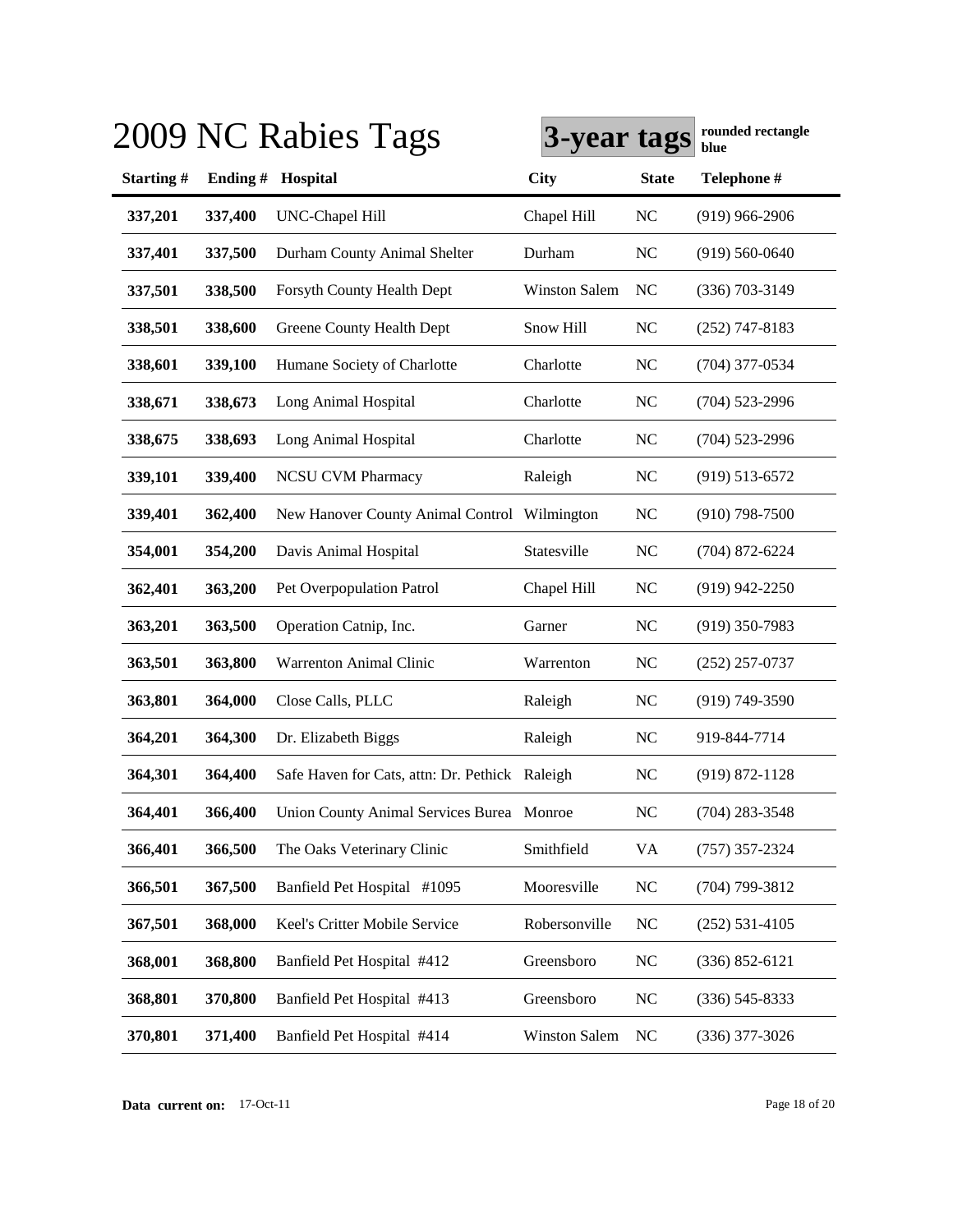|           |         | 2009 NC Rabies Tags                          | 3-year tags  |              | rounded rectangle<br>blue |
|-----------|---------|----------------------------------------------|--------------|--------------|---------------------------|
| Starting# | Ending# | Hospital                                     | City         | <b>State</b> | Telephone #               |
| 371,401   | 371,600 | Foothills Humane Society                     | Columbus     | NC           | $(828) 863 - 4444$        |
| 371,601   | 372,600 | <b>Bunn Animal Hospital</b>                  | Bunn         | NC           | $(919)$ 496-7401          |
| 372,601   | 373,600 | Riverbend Swine Consulting, PC               | Goldsboro    | NC           | $(919) 731 - 3002$        |
| 373,601   | 374,600 | Banfield Pet Hospital #415                   | Fayetteville | NC           | $(910) 864 - 1337$        |
| 374,601   | 374,700 | Dr Larry Watts                               | Statesville  | NC           | $(704)$ 878-2371          |
| 374,701   | 375,900 | <b>Buckley Animal Hospital</b>               | Charlotte    | NC           | $(704)$ 540-5077          |
| 375,901   | 376,300 | Banfield Pet Hospital - Sou. Pines #1        | Aberdeen     | NC           | $(910)$ 692-4931          |
| 376,301   | 377,800 | Four Paws Veterinary Hospital                | Southport    | NC           | $(910)$ 457-7387          |
| 377,801   | 378,300 | Banfield Pet Hospital #1413                  | Burlington   | NC           | $(336) 524-9106$          |
| 378,301   | 378,600 | <b>Tyson Animal Hospital</b>                 | Durham       | NC           | $(919)$ 544-8297          |
| 378,601   | 379,100 | Banfield Pet Hospital - Hickory #418 Hickory |              | NC           | $(828)$ 261-0356          |
| 379,101   | 379,900 | Grassy Creek Animal Hospital                 | King         | NC           | $(336)$ 983-2011          |
| 379,701   | 380,700 | Wilmington Animal Health Care                | Wilmington   | NC           | $(910) 791 - 7101$        |
| 380,701   | 381,000 | Homeward Bound Mobile Vet Servic             | Raleigh      | <b>NC</b>    | $(919)$ 847-2500          |
| 381,001   | 381,100 | Bear Creek Mobile Vet Service                | Alermarle    | NC           | $(704)$ 463-7677          |
| 381,101   | 381,500 | North Churton Animal Hospital                | Hillsborough | NC           | $(919) 644 - 7387$        |
| 381,501   | 381,900 | Carolina Animal Hospital of Creedm           | Creedmoor    | NC           | $(919) 528 - 0606$        |
| 381,901   | 383,400 | North End Veterinary Clinic                  | Lumberton    | NC           | $(910)$ 738-9368          |
| 383,401   | 383,500 | Holistic Mobile Veterinary Services          | Asheville    | NC           | $(828)$ 278-0450          |
| 383,501   | 383,700 | Vetcare Mobile Service                       | Cary         | NC           | $(919)$ 363-0773          |
| 383,701   | 383,800 | <b>Outback Mobile Veterinary Services</b>    | Morganton    | NC           | $(828)$ 448-9295          |
| 383,801   | 384,100 | Chapel Hill Mobile Vet House Calls           | Chapel Hill  | <b>NC</b>    | $(919)$ 357-3440          |
| 384,101   | 384,200 | Yellowhorse Mobile Vet Service               | Concord      | <b>NC</b>    | $(704)$ 305-3673          |

**Data current on:** 17-Oct-11 Page 19 of 20